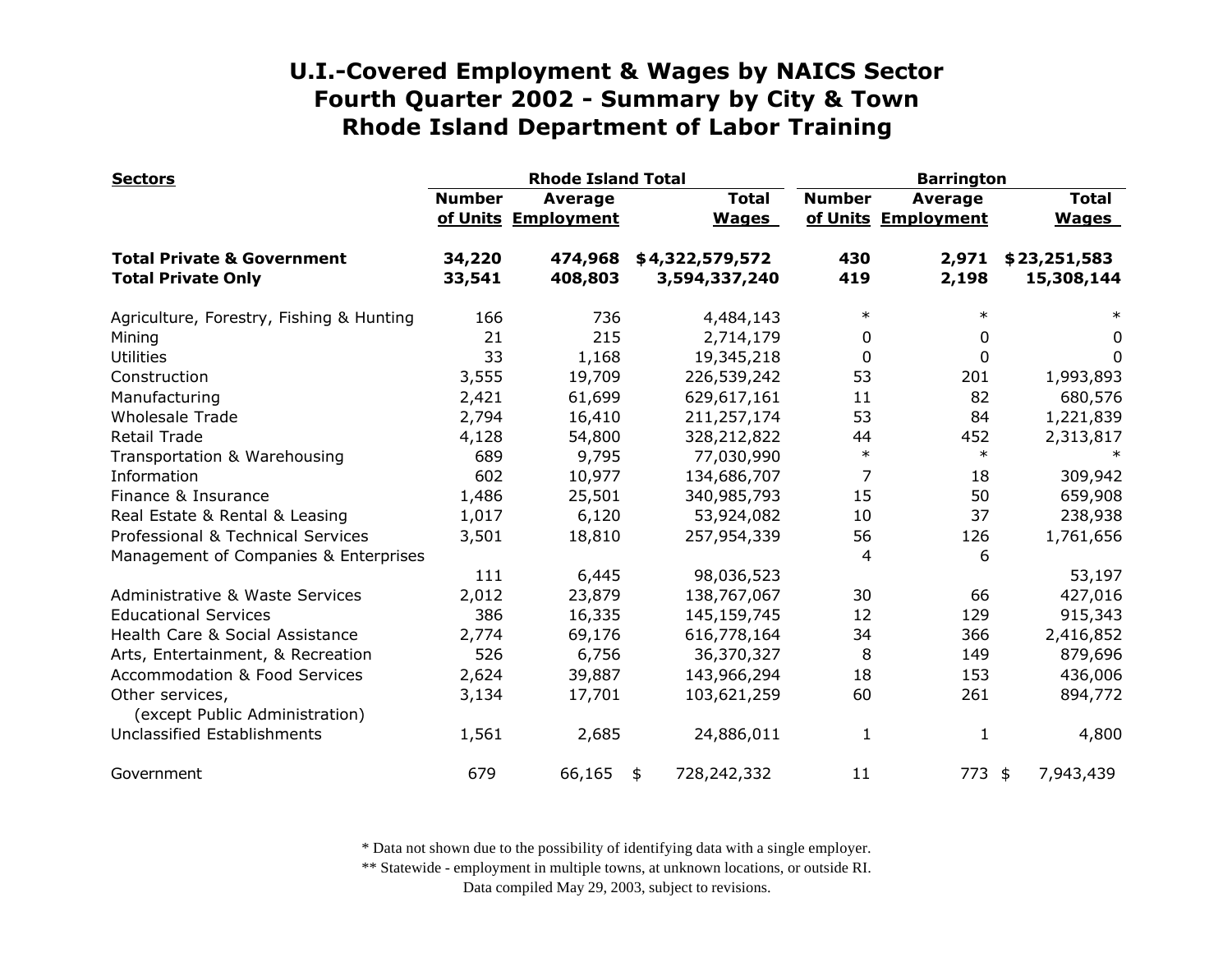| <b>Sectors</b>                                                     |               | <b>Bristol</b>                        |                              |               | <b>Burrillville</b>                   |                              |  |
|--------------------------------------------------------------------|---------------|---------------------------------------|------------------------------|---------------|---------------------------------------|------------------------------|--|
|                                                                    | <b>Number</b> | <b>Average</b><br>of Units Employment | <b>Total</b><br><b>Wages</b> | <b>Number</b> | <b>Average</b><br>of Units Employment | <b>Total</b><br><b>Wages</b> |  |
| <b>Total Private &amp; Government</b><br><b>Total Private Only</b> | 553<br>539    | 6,760<br>5,882                        | \$51,442,794<br>44,216,363   | 275<br>259    | 3,013<br>2,366                        | \$24,889,261<br>18,517,782   |  |
| Agriculture, Forestry, Fishing & Hunting                           | $\ast$        | $\ast$                                | $\ast$                       | $\ast$        | $\ast$                                |                              |  |
| Mining                                                             | 0             | 0                                     | 0                            | 0             | 0                                     | 0                            |  |
| <b>Utilities</b>                                                   | 0             | 0                                     | 0                            | $\ast$        | $\ast$                                | $\ast$                       |  |
| Construction                                                       | 86            | 440                                   | 4,462,123                    | 57            | 264                                   | 2,791,405                    |  |
| Manufacturing                                                      | 72            | 1,268                                 | 11,369,433                   | 20            | 591                                   | 6,205,010                    |  |
| <b>Wholesale Trade</b>                                             | 35            | 127                                   | 1,709,328                    | 28            | 104                                   | 1,484,176                    |  |
| Retail Trade                                                       | 64            | 698                                   | 4,172,913                    | 20            | 163                                   | 681,157                      |  |
| Transportation & Warehousing                                       | 8             | 37                                    | 303,003                      | 3             | 25                                    | 311,198                      |  |
| Information                                                        | 3             | 65                                    | 641,771                      | 3             | 17                                    | 70,868                       |  |
| Finance & Insurance                                                | 18            | 94                                    | 847,031                      | 3             | 15                                    | 115,217                      |  |
| Real Estate & Rental & Leasing                                     | 18            | 71                                    | 480,757                      | 8             | 19                                    | 85,017                       |  |
| Professional & Technical Services                                  | 37            | 90                                    | 909,202                      | 17            | 47                                    | 580,945                      |  |
| Management of Companies & Enterprises                              |               |                                       |                              |               |                                       |                              |  |
|                                                                    | $\ast$        | $\ast$                                | $\ast$                       | $\ast$        | $\ast$                                |                              |  |
| Administrative & Waste Services                                    | 33            | 150                                   | 952,442                      | 13            | 25                                    | 139,586                      |  |
| <b>Educational Services</b>                                        | 9             | 1,092                                 | 9,969,646                    | $\ast$        | $\ast$                                | $\ast$                       |  |
| Health Care & Social Assistance                                    | 34            | 832                                   | 5,106,208                    | 20            | 544                                   | 3,012,235                    |  |
| Arts, Entertainment, & Recreation                                  | 14            | 70                                    | 254,273                      | 7             | 43                                    | 118,154                      |  |
| <b>Accommodation &amp; Food Services</b>                           | 49            | 606                                   | 1,754,802                    | 22            | 327                                   | 1,290,669                    |  |
| Other services,<br>(except Public Administration)                  | 57            | 228                                   | 1,139,411                    | 30            | 98                                    | 531,246                      |  |
| Unclassified Establishments                                        | 0             | 0                                     | 0                            | $\mathbf 0$   | 0                                     | 0                            |  |
| Government                                                         | 14            | 880                                   | 7,226,431<br>\$              | 16            | 645                                   | 6,371,479<br>\$              |  |

\* Data not shown due to the possibility of identifying data with a single employer.

\*\* Statewide - employment in multiple towns, at unknown locations, or outside RI.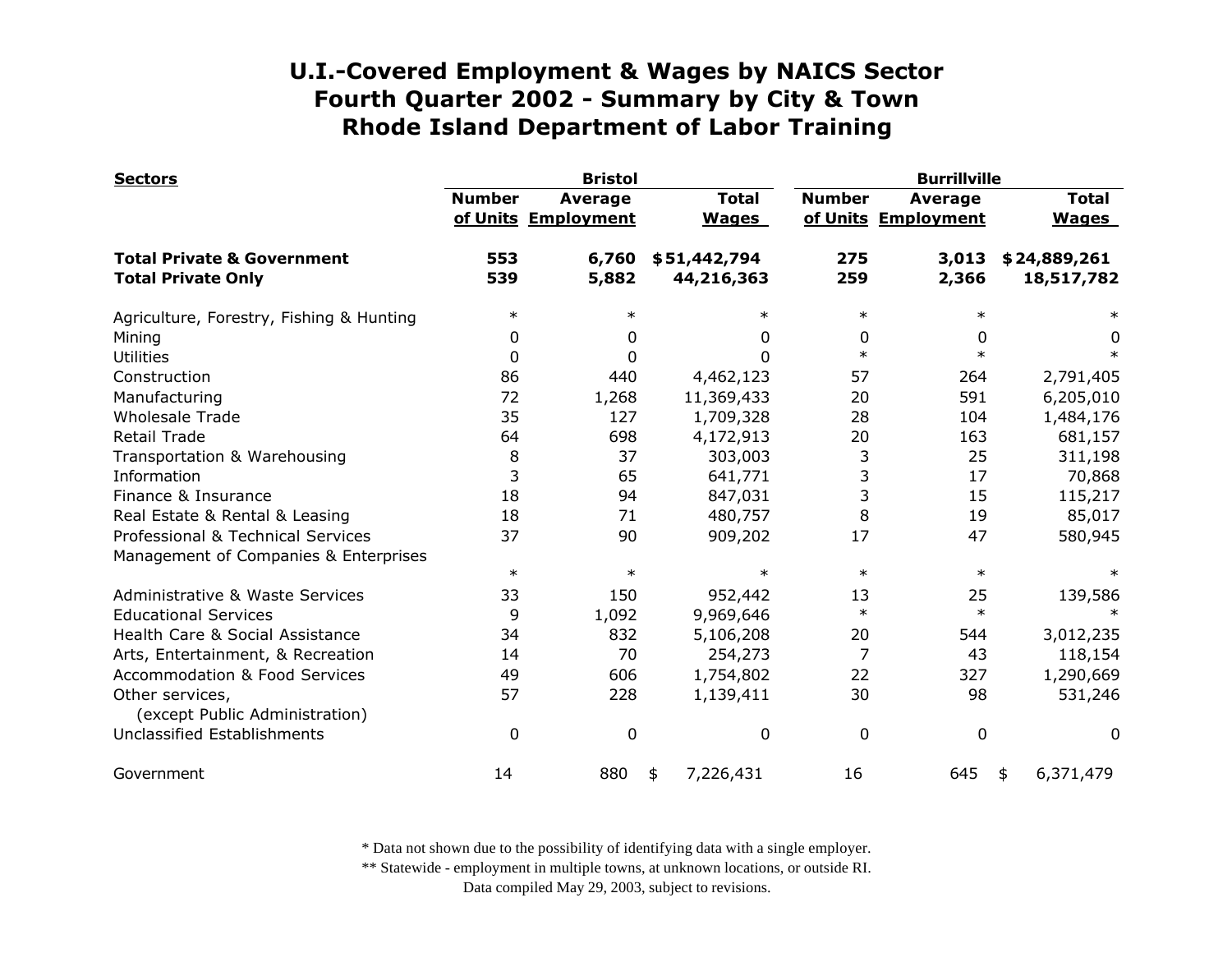| <b>Sectors</b>                                    |               | <b>Central Falls</b>                  |                              | <b>Charlestown</b> |                                |                              |
|---------------------------------------------------|---------------|---------------------------------------|------------------------------|--------------------|--------------------------------|------------------------------|
|                                                   | <b>Number</b> | <b>Average</b><br>of Units Employment | <b>Total</b><br><b>Wages</b> | <b>Number</b>      | Average<br>of Units Employment | <b>Total</b><br><b>Wages</b> |
| <b>Total Private &amp; Government</b>             | 265           | 3,688                                 | \$28,252,060                 | 228                | 1,594                          | \$12,655,310                 |
| <b>Total Private Only</b>                         | 254           | 2,860                                 | 20,310,332                   | 215                | 1,419                          | 10,948,097                   |
| Agriculture, Forestry, Fishing & Hunting          | 0             | 0                                     | 0                            | $\ast$             | $\ast$                         |                              |
| Mining                                            | 0             | 0                                     | 0                            | $\ast$             |                                |                              |
| <b>Utilities</b>                                  | 0             | 0                                     | O                            | $\Omega$           | 0                              | 0                            |
| Construction                                      | 27            | 159                                   | 1,615,835                    | 50                 | 169                            | 1,817,414                    |
| Manufacturing                                     | 44            | 1,122                                 | 9,521,306                    | 6                  | 356                            | 3,108,938                    |
| <b>Wholesale Trade</b>                            | 12            | 157                                   | 1,301,625                    | 13                 | 36                             | 416,522                      |
| <b>Retail Trade</b>                               | 39            | 324                                   | 1,720,416                    | 25                 | 146                            | 990,451                      |
| Transportation & Warehousing                      | 9             | 60                                    | 277,523                      | 4                  | 129                            | 586,582                      |
| Information                                       | 0             | 0                                     | 0                            | 4                  | 16                             | 93,522                       |
| Finance & Insurance                               | 12            | 86                                    | 638,747                      | 4                  | 26                             | 267,533                      |
| Real Estate & Rental & Leasing                    | 8             | 51                                    | 377,211                      | 10                 | 26                             | 493,516                      |
| Professional & Technical Services                 | 6             | 20                                    | 189,344                      | 23                 | 32                             | 429,099                      |
| Management of Companies & Enterprises             |               |                                       |                              |                    |                                |                              |
|                                                   | 0             | 0                                     | 0                            | $\ast$             | $\ast$                         |                              |
| <b>Administrative &amp; Waste Services</b>        | 8             | 126                                   | 1,005,139                    | 11                 | 45                             | 250,998                      |
| <b>Educational Services</b>                       | 0             | 0                                     | 0                            | $\Omega$           | 0                              | 0                            |
| Health Care & Social Assistance                   | 19            | 265                                   | 1,807,814                    | 15                 | 157                            | 1,091,792                    |
| Arts, Entertainment, & Recreation                 | $\ast$        | $\ast$                                | $\ast$                       | $\overline{7}$     | 6                              | 17,700                       |
| <b>Accommodation &amp; Food Services</b>          | 38            | 308                                   | 846,855                      | 23                 | 202                            | 1,028,875                    |
| Other services,<br>(except Public Administration) | 30            | 176                                   | 1,003,156                    | 15                 | 65                             | 313,738                      |
| Unclassified Establishments                       | 0             | 0                                     | 0                            | 0                  | 0                              | 0                            |
| Government                                        | 11            | 827                                   | 7,941,728<br>\$              | 13                 | 176                            | 1,707,213<br>\$              |

\* Data not shown due to the possibility of identifying data with a single employer.

\*\* Statewide - employment in multiple towns, at unknown locations, or outside RI.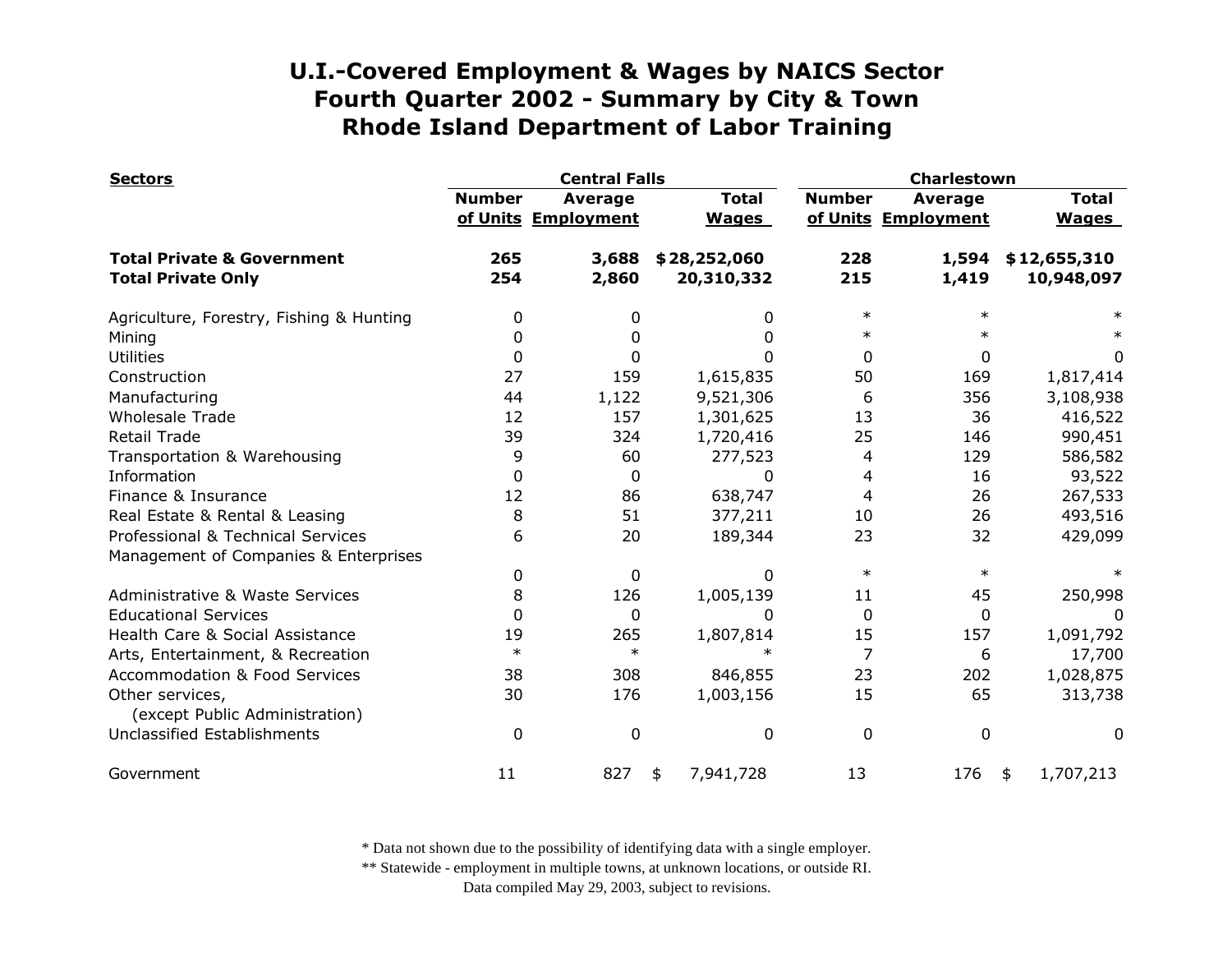| <b>Sectors</b>                                    |                | <b>Coventry</b>                       |                              | <b>Cranston</b> |                                       |                              |  |
|---------------------------------------------------|----------------|---------------------------------------|------------------------------|-----------------|---------------------------------------|------------------------------|--|
|                                                   | <b>Number</b>  | <b>Average</b><br>of Units Employment | <b>Total</b><br><b>Wages</b> | <b>Number</b>   | <b>Average</b><br>of Units Employment | <b>Total</b><br><b>Wages</b> |  |
| <b>Total Private &amp; Government</b>             | 684            | 7,446                                 | \$57,077,505                 | 2,361           | 36,465                                | \$326,690,529                |  |
| <b>Total Private Only</b>                         | 663            | 6,059                                 | 43,585,004                   | 2,341           | 28,895                                | 239,229,792                  |  |
| Agriculture, Forestry, Fishing & Hunting          | $\ast$         | $\ast$                                | $\ast$                       | 6               | 22                                    | 124,537                      |  |
| Mining                                            | 0              | $\mathbf 0$                           | 0                            | $\ast$          | $\ast$                                |                              |  |
| <b>Utilities</b>                                  | $\mathbf{0}$   | $\boldsymbol{0}$                      | 0                            | $\ast$          | $\ast$                                |                              |  |
| Construction                                      | 122            | 554                                   | 4,892,885                    | 267             | 1,637                                 | 18,797,099                   |  |
| Manufacturing                                     | 48             | 974                                   | 12,601,423                   | 221             | 5,734                                 | 55,348,702                   |  |
| <b>Wholesale Trade</b>                            | 62             | 256                                   | 2,581,600                    | 197             | 1,600                                 | 19,694,954                   |  |
| Retail Trade                                      | 91             | 1,345                                 | 7,433,889                    | 302             | 4,498                                 | 25,240,628                   |  |
| Transportation & Warehousing                      | 16             | 158                                   | 1,162,947                    | 63              | 686                                   | 6,384,481                    |  |
| Information                                       | $\overline{7}$ | 14                                    | 123,321                      | 31              | 1,174                                 | 14,179,357                   |  |
| Finance & Insurance                               | 21             | 144                                   | 1,166,678                    | 127             | 1,048                                 | 15,267,554                   |  |
| Real Estate & Rental & Leasing                    | 19             | 63                                    | 395,023                      | 69              | 559                                   | 3,955,918                    |  |
| Professional & Technical Services                 | 53             | 142                                   | 1,568,324                    | 216             | 1,195                                 | 14,803,089                   |  |
| Management of Companies & Enterprises             |                |                                       |                              |                 |                                       |                              |  |
|                                                   | $\ast$         | $\ast$                                | $\ast$                       | 7               | 140                                   | 1,326,665                    |  |
| Administrative & Waste Services                   | 42             | 124                                   | 822,482                      | 140             | 2,703                                 | 14,652,337                   |  |
| <b>Educational Services</b>                       | 8              | 113                                   | 648,405                      | 26              | 242                                   | 1,176,301                    |  |
| Health Care & Social Assistance                   | 38             | 940                                   | 5,655,132                    | 243             | 3,269                                 | 27,707,056                   |  |
| Arts, Entertainment, & Recreation                 | 6              | 18                                    | 122,983                      | 23              | 272                                   | 1,146,755                    |  |
| Accommodation & Food Services                     | 60             | 908                                   | 2,580,131                    | 157             | 2,467                                 | 9,235,106                    |  |
| Other services,<br>(except Public Administration) | 65             | 293                                   | 1,777,164                    | 239             | 1,607                                 | 9,493,288                    |  |
| Unclassified Establishments                       | $\overline{2}$ | 5                                     | 19,104                       | 3               | 24                                    | 242,187                      |  |
| Government                                        | 21             | 1,385                                 | 13,492,501<br>\$             | 20              | 7,571                                 | 87,460,737<br>\$             |  |

\* Data not shown due to the possibility of identifying data with a single employer.

\*\* Statewide - employment in multiple towns, at unknown locations, or outside RI.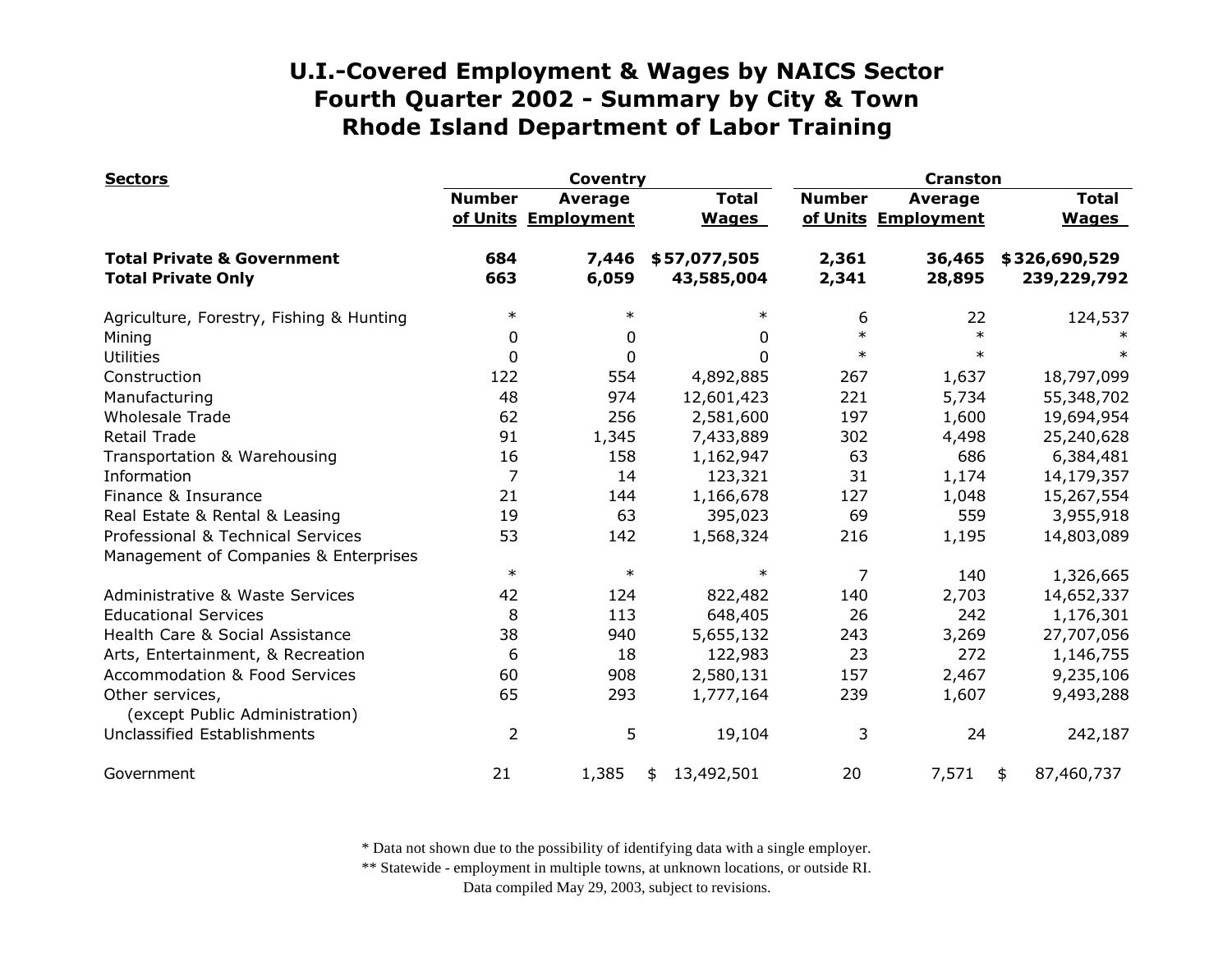| <b>Sectors</b>                                    |               | <b>Cumberland</b>                     |                              | <b>East Greenwich</b> |                                       |                              |
|---------------------------------------------------|---------------|---------------------------------------|------------------------------|-----------------------|---------------------------------------|------------------------------|
|                                                   | <b>Number</b> | <b>Average</b><br>of Units Employment | <b>Total</b><br><b>Wages</b> | <b>Number</b>         | <b>Average</b><br>of Units Employment | <b>Total</b><br><b>Wages</b> |
| <b>Total Private &amp; Government</b>             | 771           | 8,707                                 | \$66,256,734                 | 698                   | 6,657                                 | \$64,945,523                 |
| <b>Total Private Only</b>                         | 755           | 7,194                                 | 53,966,043                   | 682                   | 5,992                                 | 58,929,717                   |
| Agriculture, Forestry, Fishing & Hunting          | $\ast$        | $\ast$                                | $\ast$                       | $\ast$                | $\ast$                                | $\ast$                       |
| Mining                                            | $\ast$        | $\ast$                                | $\ast$                       | 0                     | 0                                     | 0                            |
| <b>Utilities</b>                                  | $\ast$        | $\ast$                                | $\ast$                       | $\mathbf{0}$          | $\Omega$                              | $\Omega$                     |
| Construction                                      | 108           | 778                                   | 7,606,860                    | 51                    | 364                                   | 5,154,650                    |
| Manufacturing                                     | 49            | 1,740                                 | 14,545,124                   | 25                    | 1,385                                 | 15,563,779                   |
| <b>Wholesale Trade</b>                            | 87            | 332                                   | 4,675,343                    | 89                    | 334                                   | 6,023,486                    |
| <b>Retail Trade</b>                               | 89            | 1,087                                 | 5,202,583                    | 77                    | 673                                   | 5,895,815                    |
| Transportation & Warehousing                      | 21            | 524                                   | 5,254,795                    | 8                     | 65                                    | 227,073                      |
| Information                                       | 13            | 67                                    | 385,019                      | 23                    | 52                                    | 610,652                      |
| Finance & Insurance                               | 35            | 136                                   | 1,304,985                    | 45                    | 472                                   | 6,846,514                    |
| Real Estate & Rental & Leasing                    | 27            | 91                                    | 630,242                      | 27                    | 129                                   | 996,944                      |
| Professional & Technical Services                 | 59            | 205                                   | 2,267,965                    | 102                   | 381                                   | 5,233,950                    |
| Management of Companies & Enterprises             |               |                                       |                              |                       |                                       |                              |
|                                                   | $\ast$        | $\ast$                                | $\ast$                       | $\ast$                | $\ast$                                |                              |
| Administrative & Waste Services                   | 42            | 229                                   | 1,581,809                    | 34                    | 141                                   | 1,339,342                    |
| <b>Educational Services</b>                       | 9             | 86                                    | 335,579                      | 13                    | 179                                   | 1,096,877                    |
| Health Care & Social Assistance                   | 65            | 924                                   | 6,365,225                    | 64                    | 622                                   | 5,426,257                    |
| Arts, Entertainment, & Recreation                 | 12            | 81                                    | 417,727                      | 15                    | 85                                    | 464,320                      |
| <b>Accommodation &amp; Food Services</b>          | 47            | 569                                   | 1,711,592                    | 48                    | 858                                   | 2,601,537                    |
| Other services,<br>(except Public Administration) | 85            | 318                                   | 1,535,329                    | 56                    | 237                                   | 1,393,580                    |
| Unclassified Establishments                       | 1             | $\overline{2}$                        | 10,280                       | $\mathbf 0$           | 0                                     | 0                            |
| Government                                        | 16            | 1,513                                 | 12,290,691<br>\$             | 16                    | 665                                   | 6,015,806<br>\$              |

\* Data not shown due to the possibility of identifying data with a single employer.

\*\* Statewide - employment in multiple towns, at unknown locations, or outside RI.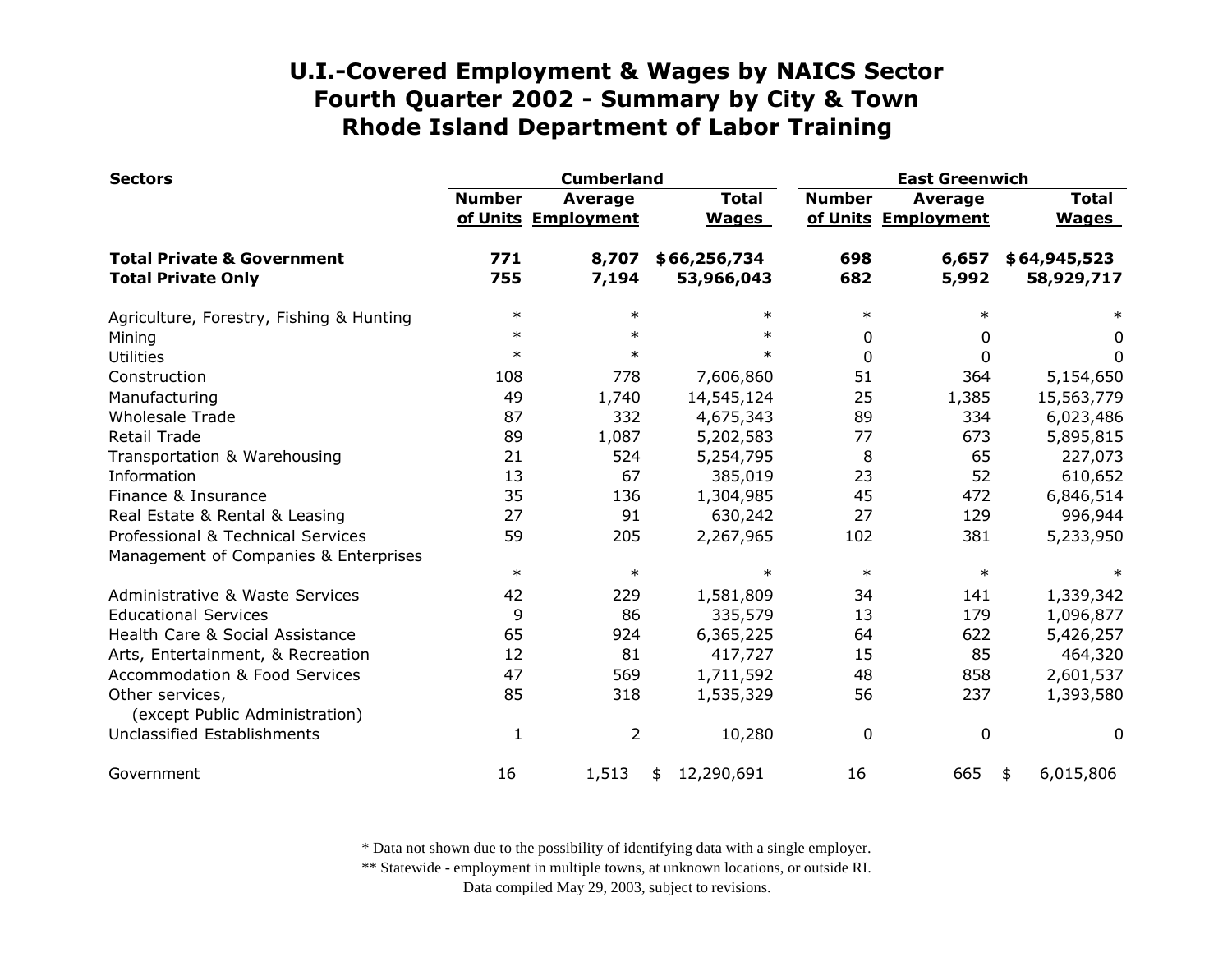| <b>Sectors</b>                                    |               | <b>East Providence</b>                |                              | <b>Exeter</b>  |                                       |                              |
|---------------------------------------------------|---------------|---------------------------------------|------------------------------|----------------|---------------------------------------|------------------------------|
|                                                   | <b>Number</b> | <b>Average</b><br>of Units Employment | <b>Total</b><br><b>Wages</b> | <b>Number</b>  | <b>Average</b><br>of Units Employment | <b>Total</b><br><b>Wages</b> |
| <b>Total Private &amp; Government</b>             | 1,432         | 22,827                                | \$216,287,505                | 129            | 918                                   | \$6,649,842                  |
| <b>Total Private Only</b>                         | 1,415         | 21,091                                | 199,711,287                  | 126            | 851                                   | 6,433,757                    |
| Agriculture, Forestry, Fishing & Hunting          | 0             | 0                                     | 0                            | 7              | 92                                    | 369,262                      |
| Mining                                            | $\ast$        | $\ast$                                | $\ast$                       | 0              | 0                                     | 0                            |
| <b>Utilities</b>                                  | 0             | 0                                     | 0                            | 0              | 0                                     | 0                            |
| Construction                                      | 194           | 1,102                                 | 14,085,440                   | 24             | 82                                    | 815,835                      |
| Manufacturing                                     | 129           | 3,577                                 | 40,447,889                   | $\overline{7}$ | 145                                   | 1,348,217                    |
| <b>Wholesale Trade</b>                            | 132           | 1,809                                 | 22,622,402                   | 10             | 53                                    | 447,372                      |
| <b>Retail Trade</b>                               | 155           | 2,261                                 | 16,510,764                   | 12             | 70                                    | 415,301                      |
| Transportation & Warehousing                      | 26            | 73                                    | 567,347                      | $\ast$         | $\ast$                                |                              |
| Information                                       | 19            | 499                                   | 6,439,699                    | $\ast$         | $\ast$                                | $\ast$                       |
| Finance & Insurance                               | 101           | 2,411                                 | 29,441,723                   | 0              | 0                                     | 0                            |
| Real Estate & Rental & Leasing                    | 43            | 195                                   | 1,511,484                    | 5              | 6                                     | 503,330                      |
| Professional & Technical Services                 | 145           | 1,408                                 | 15,333,982                   | 14             | 34                                    | 542,917                      |
| Management of Companies & Enterprises             |               |                                       |                              |                |                                       |                              |
|                                                   | 6             | 94                                    | 866,220                      | 0              | 0                                     | 0                            |
| Administrative & Waste Services                   | 79            | 826                                   | 5,299,226                    | 13             | 31                                    | 186,800                      |
| <b>Educational Services</b>                       | 18            | 581                                   | 4,395,785                    | $\ast$         | $\ast$                                | $\ast$                       |
| Health Care & Social Assistance                   | 123           | 3,649                                 | 30,981,356                   | 7              | 105                                   | 535,717                      |
| Arts, Entertainment, & Recreation                 | 22            | 503                                   | 1,937,655                    | 4              | 44                                    | 170,415                      |
| <b>Accommodation &amp; Food Services</b>          | 94            | 1,345                                 | 4,234,148                    | 8              | 87                                    | 495,783                      |
| Other services,<br>(except Public Administration) | 126           | 735                                   | 4,737,299                    | 9              | 23                                    | 76,934                       |
| Unclassified Establishments                       | 2             | 5                                     | 93,600                       | 1              | 10                                    | 71,583                       |
| Government                                        | 17            | 1,733                                 | 16,576,218<br>\$             | 3              | 65                                    | 216,085<br>\$                |

\* Data not shown due to the possibility of identifying data with a single employer.

\*\* Statewide - employment in multiple towns, at unknown locations, or outside RI.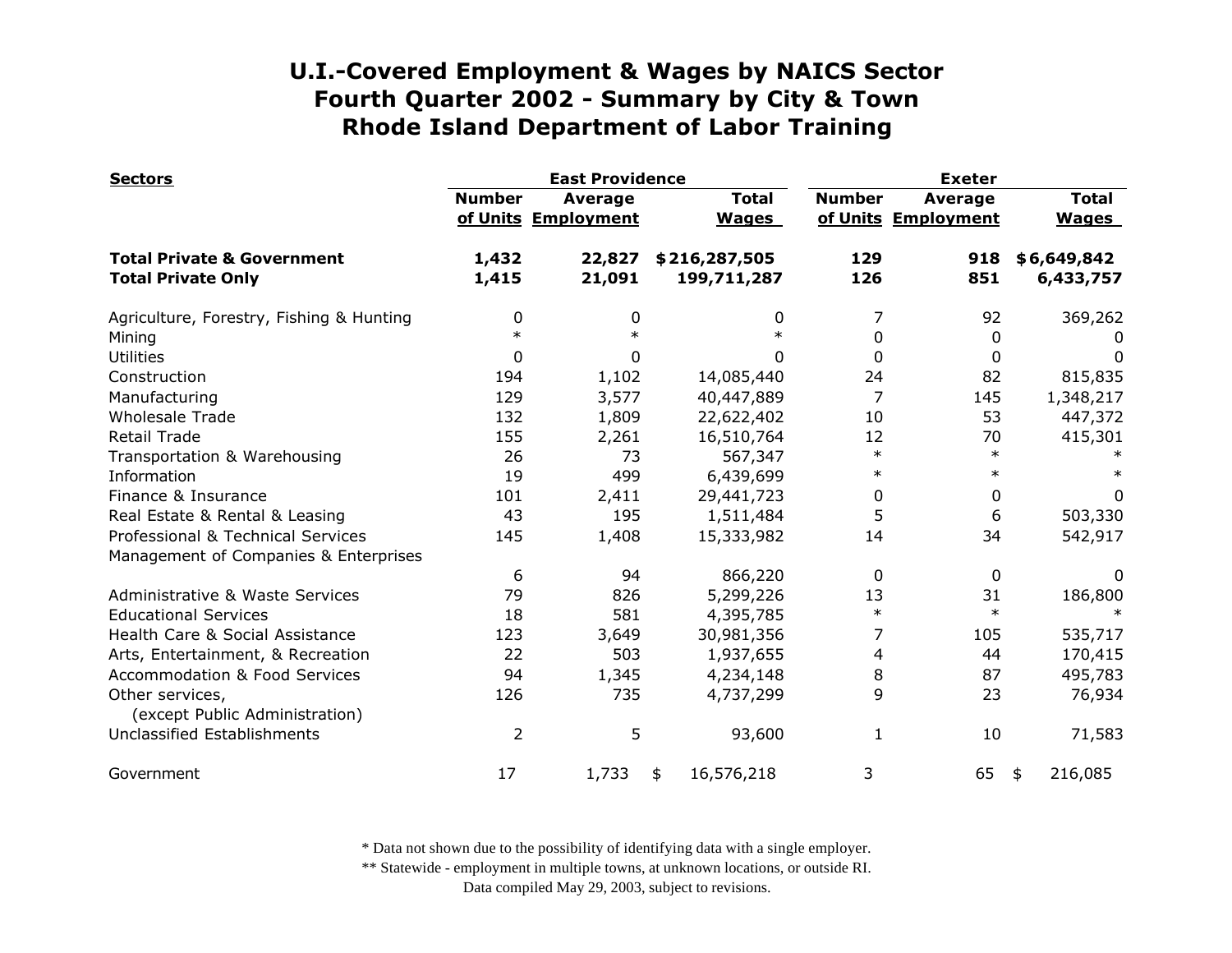| <b>Sectors</b>                                    |               | <b>Foster</b>                         |                              | Glocester     |                                       |                              |
|---------------------------------------------------|---------------|---------------------------------------|------------------------------|---------------|---------------------------------------|------------------------------|
|                                                   | <b>Number</b> | <b>Average</b><br>of Units Employment | <b>Total</b><br><b>Wages</b> | <b>Number</b> | <b>Average</b><br>of Units Employment | <b>Total</b><br><b>Wages</b> |
| <b>Total Private &amp; Government</b>             | 96            | 542                                   | \$3,280,849                  | 172           | 1,440                                 | \$10,000,839                 |
| <b>Total Private Only</b>                         | 89            | 408                                   | 2,218,603                    | 158           | 984                                   | 6,676,863                    |
| Agriculture, Forestry, Fishing & Hunting          | 5             | 22                                    | 93,636                       | 5             | 6                                     | 13,383                       |
| Mining                                            | 0             | 0                                     | 0                            | $\ast$        | $\ast$                                |                              |
| <b>Utilities</b>                                  | 0             | 0                                     | 0                            | $\ast$        | $\ast$                                |                              |
| Construction                                      | 17            | 48                                    | 341,875                      | 38            | 129                                   | 1,152,754                    |
| Manufacturing                                     | 4             | 18                                    | 130,297                      | 5             | 27                                    | 216,905                      |
| <b>Wholesale Trade</b>                            | 10            | 32                                    | 323,578                      | 8             | 12                                    | 102,911                      |
| <b>Retail Trade</b>                               | 7             | 28                                    | 103,512                      | 20            | 198                                   | 813,512                      |
| Transportation & Warehousing                      | $\ast$        | $\ast$                                | $\ast$                       | 9             | 81                                    | 513,335                      |
| Information                                       | 4             | 14                                    | 80,563                       | 4             | 23                                    | 121,032                      |
| Finance & Insurance                               | 0             | 0                                     | 0                            | 6             | 25                                    | 525,767                      |
| Real Estate & Rental & Leasing                    | $\ast$        | $\ast$                                | $\ast$                       | $\Omega$      | 0                                     | 0                            |
| Professional & Technical Services                 | 12            | 19                                    | 164,845                      | 8             | 42                                    | 113,333                      |
| Management of Companies & Enterprises             |               |                                       |                              |               |                                       |                              |
|                                                   | 0             | 0                                     | 0                            | $\mathbf{0}$  | $\mathbf 0$                           | 0                            |
| Administrative & Waste Services                   | 11            | 26                                    | 143,165                      | 10            | 47                                    | 320,401                      |
| <b>Educational Services</b>                       | 0             | 0                                     | 0                            | $\ast$        | $\ast$                                | $\ast$                       |
| Health Care & Social Assistance                   | 5             | 52                                    | 368,639                      | 11            | 271                                   | 2,053,500                    |
| Arts, Entertainment, & Recreation                 | $\ast$        | $\ast$                                | $\ast$                       | 2             | 13                                    | 137,253                      |
| <b>Accommodation &amp; Food Services</b>          | 5             | 41                                    | 105,862                      | 14            | 71                                    | 241,874                      |
| Other services,<br>(except Public Administration) | 5             | 14                                    | 31,889                       | 14            | 32                                    | 193,586                      |
| Unclassified Establishments                       | $\mathbf{0}$  | 0                                     | 0                            | $\mathbf{1}$  | 2                                     | 7,330                        |
| Government                                        | 7             | 136                                   | 1,062,246<br>\$              | 14            | 457                                   | 3,323,976<br>\$              |

\* Data not shown due to the possibility of identifying data with a single employer.

\*\* Statewide - employment in multiple towns, at unknown locations, or outside RI.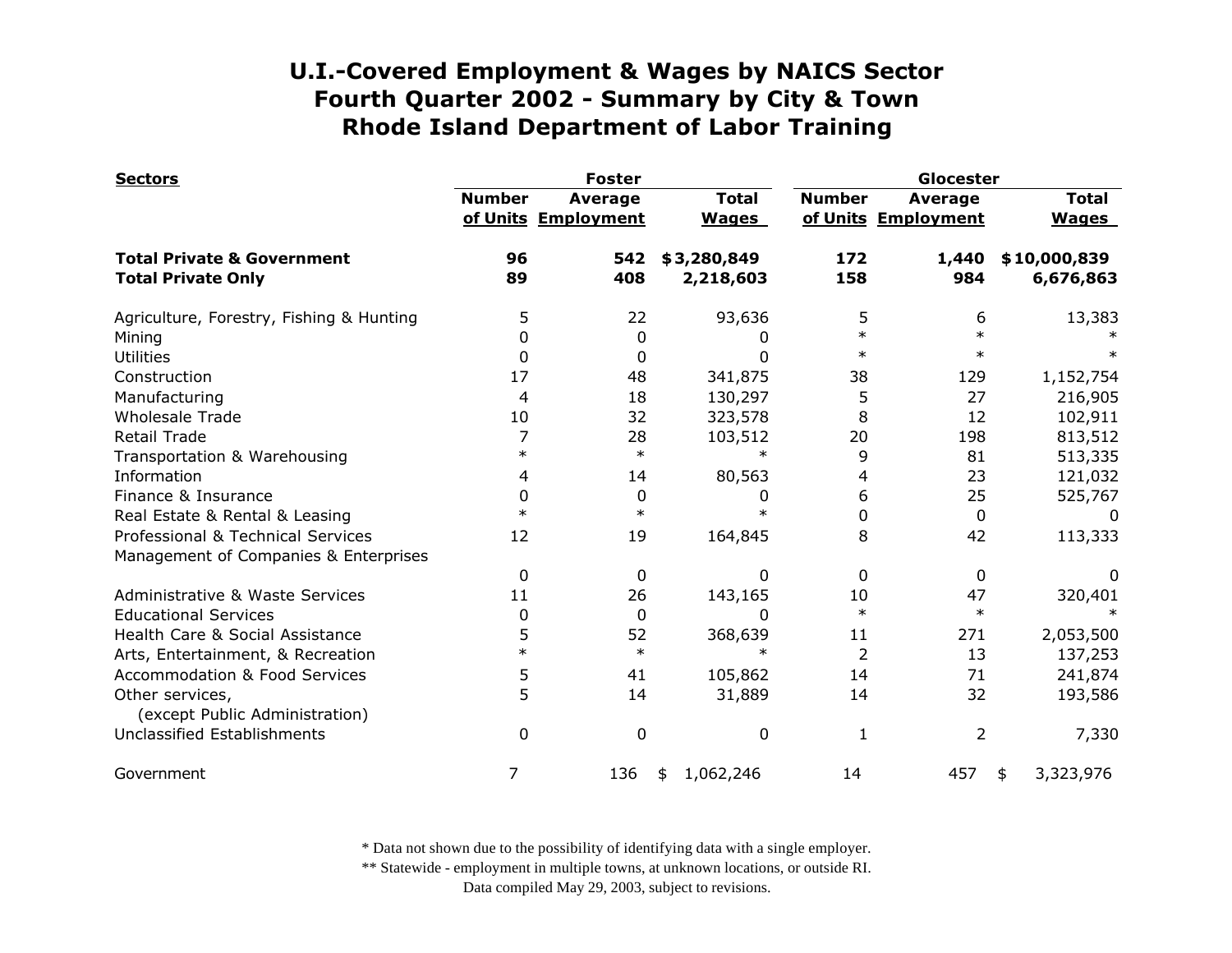| <b>Sectors</b>                                                     |               | <b>Hopkinton</b>                      |                              | <b>Jamestown</b> |                                       |                              |
|--------------------------------------------------------------------|---------------|---------------------------------------|------------------------------|------------------|---------------------------------------|------------------------------|
|                                                                    | <b>Number</b> | <b>Average</b><br>of Units Employment | <b>Total</b><br><b>Wages</b> | <b>Number</b>    | <b>Average</b><br>of Units Employment | <b>Total</b><br><b>Wages</b> |
| <b>Total Private &amp; Government</b><br><b>Total Private Only</b> | 191<br>180    | 1,266<br>1,200                        | \$9,650,132<br>9,149,741     | 196<br>183       | 1,199<br>947                          | \$8,877,460<br>6,753,937     |
| Agriculture, Forestry, Fishing & Hunting                           | 5             | 11                                    | 72,132                       | $\ast$           | $\ast$                                |                              |
| Mining                                                             | $\ast$        | $\ast$                                | $\ast$                       | 0                | 0                                     | 0                            |
| <b>Utilities</b>                                                   | 0             | 0                                     | 0                            | 0                | 0                                     | $\Omega$                     |
| Construction                                                       | 46            | 151                                   | 1,452,907                    | 32               | 71                                    | 555,605                      |
| Manufacturing                                                      | 15            | 390                                   | 3,653,749                    | $\ast$           | $\ast$                                |                              |
| <b>Wholesale Trade</b>                                             | 11            | 17                                    | 280,303                      | 15               | 25                                    | 330,622                      |
| <b>Retail Trade</b>                                                | 20            | 109                                   | 513,066                      | 17               | 148                                   | 685,940                      |
| Transportation & Warehousing                                       | $\ast$        | $\ast$                                | $\ast$                       | $\ast$           | $\ast$                                |                              |
| Information                                                        | 6             | 16                                    | 65,932                       | $\ast$           | $\ast$                                |                              |
| Finance & Insurance                                                | $\ast$        | $\ast$                                | $\ast$                       | 4                | 16                                    | 264,102                      |
| Real Estate & Rental & Leasing                                     |               | 17                                    | 115,343                      | 8                | 14                                    | 72,500                       |
| Professional & Technical Services                                  | 13            | 29                                    | 509,885                      | 29               | 82                                    | 1,191,834                    |
| Management of Companies & Enterprises                              |               |                                       |                              |                  |                                       |                              |
|                                                                    | 0             | 0                                     | $\Omega$                     | $\ast$           | $\ast$                                |                              |
| Administrative & Waste Services                                    | 9             | 42                                    | 308,748                      | 14               | 43                                    | 225,304                      |
| <b>Educational Services</b>                                        | $\ast$        | $\ast$                                | $\ast$                       | $\ast$           | $\ast$                                | $\ast$                       |
| Health Care & Social Assistance                                    | 15            | 181                                   | 918,896                      | 13               | 136                                   | 793,970                      |
| Arts, Entertainment, & Recreation                                  | 7             | 60                                    | 167,293                      | 8                | 93                                    | 586,731                      |
| Accommodation & Food Services                                      | 9             | 74                                    | 177,571                      | 14               | 200                                   | 921,000                      |
| Other services,<br>(except Public Administration)                  | 11            | 75                                    | 639,939                      | 16               | 64                                    | 488,684                      |
| Unclassified Establishments                                        | $\mathbf{0}$  | $\mathbf 0$                           | 0                            | 0                | 0                                     | 0                            |
| Government                                                         | 11            | 67                                    | 500,391<br>\$                | 13               | 249                                   | 2,123,523<br>\$              |

\* Data not shown due to the possibility of identifying data with a single employer.

\*\* Statewide - employment in multiple towns, at unknown locations, or outside RI.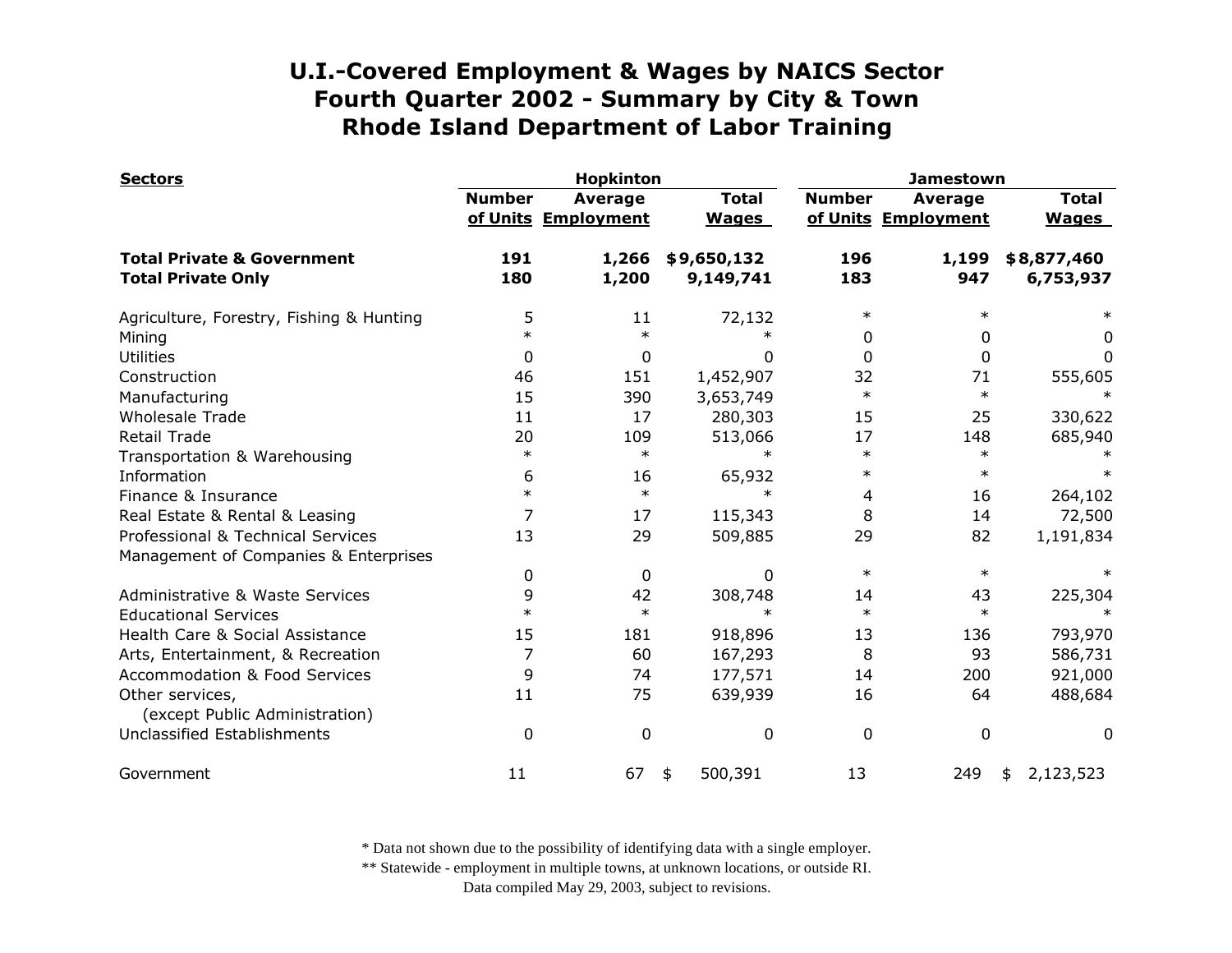| <b>Sectors</b>                                    | <b>Johnston</b> |                                       |                              | Lincoln       |                                       |                              |
|---------------------------------------------------|-----------------|---------------------------------------|------------------------------|---------------|---------------------------------------|------------------------------|
|                                                   | <b>Number</b>   | <b>Average</b><br>of Units Employment | <b>Total</b><br><b>Wages</b> | <b>Number</b> | <b>Average</b><br>of Units Employment | <b>Total</b><br><b>Wages</b> |
| <b>Total Private &amp; Government</b>             | 1,043           | 11,479                                | \$103,877,562                | 689           | 12,898                                | \$126,468,110                |
| <b>Total Private Only</b>                         | 1,032           | 10,459                                | 96,388,324                   | 671           | 11,653                                | 115,123,530                  |
| Agriculture, Forestry, Fishing & Hunting          | 6               | 19                                    | 62,466                       | 0             | 0                                     | 0                            |
| Mining                                            | $\ast$          | $\ast$                                | $\ast$                       | 0             | O                                     | 0                            |
| <b>Utilities</b>                                  | $\ast$          | $\ast$                                | $\ast$                       | $\ast$        | $\ast$                                | $\ast$                       |
| Construction                                      | 168             | 955                                   | 10,315,823                   | 91            | 543                                   | 7,113,689                    |
| Manufacturing                                     | 117             | 1,802                                 | 15,734,652                   | 52            | 2,558                                 | 25,231,955                   |
| <b>Wholesale Trade</b>                            | 64              | 528                                   | 6,144,111                    | 72            | 454                                   | 6,071,962                    |
| <b>Retail Trade</b>                               | 137             | 1,474                                 | 10,239,415                   | 69            | 1,120                                 | 7,373,567                    |
| Transportation & Warehousing                      | 35              | 196                                   | 1,470,981                    | 15            | 331                                   | 2,890,541                    |
| Information                                       | 9               | 506                                   | 8,753,363                    | 12            | 331                                   | 3,955,192                    |
| Finance & Insurance                               | 34              | 1,015                                 | 15,026,506                   | 48            | 2,739                                 | 33,581,416                   |
| Real Estate & Rental & Leasing                    | 33              | 214                                   | 1,601,939                    | 19            | 54                                    | 1,524,679                    |
| Professional & Technical Services                 | 55              | 257                                   | 2,318,814                    | 85            | 601                                   | 8,363,175                    |
| Management of Companies & Enterprises             |                 |                                       |                              |               |                                       |                              |
|                                                   | $\ast$          | $\ast$                                | $\ast$                       | 4             | 42                                    | 2,011,813                    |
| Administrative & Waste Services                   | 99              | 865                                   | 7,179,916                    | 40            | 440                                   | 2,332,819                    |
| <b>Educational Services</b>                       | 10              | 33                                    | 224,044                      | 7             | 48                                    | 281,841                      |
| Health Care & Social Assistance                   | 84              | 1,266                                 | 11,519,606                   | 56            | 839                                   | 5,929,881                    |
| Arts, Entertainment, & Recreation                 | 9               | 32                                    | 150,033                      | 24            | 930                                   | 5,318,042                    |
| <b>Accommodation &amp; Food Services</b>          | 67              | 766                                   | 2,383,706                    | 31            | 376                                   | 925,430                      |
| Other services,<br>(except Public Administration) | 97              | 469                                   | 2,540,767                    | 44            | 177                                   | 1,098,148                    |
| Unclassified Establishments                       | $\overline{2}$  | 5                                     | 28,648                       | $\mathbf{1}$  | $\overline{2}$                        | 10,660                       |
| Government                                        | 11              | 1,019                                 | 7,489,238<br>\$              | 18            | 1,246                                 | 11,344,580<br>\$             |

\* Data not shown due to the possibility of identifying data with a single employer.

\*\* Statewide - employment in multiple towns, at unknown locations, or outside RI.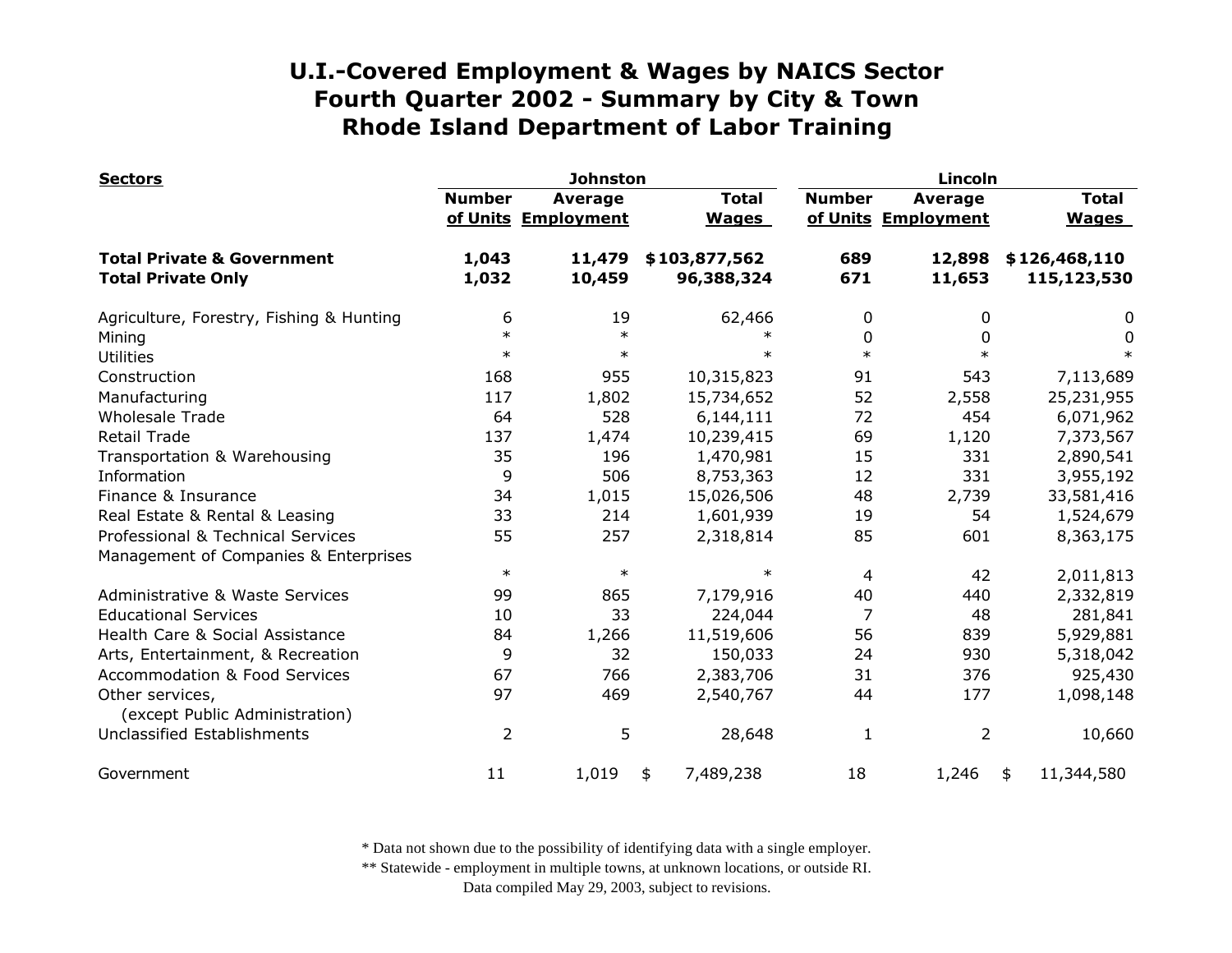| <b>Sectors</b>                                                     |               | <b>Little Compton</b>                 |                              | Middletown    |                                       |                              |
|--------------------------------------------------------------------|---------------|---------------------------------------|------------------------------|---------------|---------------------------------------|------------------------------|
|                                                                    | <b>Number</b> | <b>Average</b><br>of Units Employment | <b>Total</b><br><b>Wages</b> | <b>Number</b> | <b>Average</b><br>of Units Employment | <b>Total</b><br><b>Wages</b> |
| <b>Total Private &amp; Government</b><br><b>Total Private Only</b> | 134<br>127    | 586<br>439                            | \$4,149,015<br>3,151,881     | 648<br>637    | 10,000<br>9,307                       | \$88,232,467<br>81,508,591   |
|                                                                    |               |                                       |                              |               |                                       |                              |
| Agriculture, Forestry, Fishing & Hunting                           | 8             | 19                                    | 84,981                       | 5             | 79                                    | 589,467                      |
| Mining                                                             | 0             | 0                                     | 0                            | $\ast$        | $\ast$                                |                              |
| <b>Utilities</b>                                                   | 0             | 0                                     | $\Omega$                     | $\ast$        | $\ast$                                |                              |
| Construction                                                       | 33            | 112                                   | 1,274,278                    | 61            | 284                                   | 3,109,985                    |
| Manufacturing                                                      | 5             | 43                                    | 246,371                      | 24            | 539                                   | 7,008,004                    |
| <b>Wholesale Trade</b>                                             | 5             | 5                                     | 30,518                       | 39            | 264                                   | 2,620,757                    |
| <b>Retail Trade</b>                                                | 6             | 24                                    | 73,849                       | 87            | 1,491                                 | 10,746,810                   |
| Transportation & Warehousing                                       | $\ast$        | $\ast$                                | $\ast$                       | 8             | 72                                    | 191,414                      |
| Information                                                        | $\ast$        | $\ast$                                | $\ast$                       | 15            | 304                                   | 6,078,166                    |
| Finance & Insurance                                                | $\ast$        | $\ast$                                | $\ast$                       | 26            | 514                                   | 6,755,557                    |
| Real Estate & Rental & Leasing                                     | 4             | 9                                     | 134,139                      | 22            | 99                                    | 694,239                      |
| Professional & Technical Services                                  | 10            | 21                                    | 229,387                      | 78            | 1,455                                 | 20,995,440                   |
| Management of Companies & Enterprises                              |               |                                       |                              |               |                                       |                              |
|                                                                    | $\ast$        | $\ast$                                | $\ast$                       | $\ast$        | $\ast$                                |                              |
| Administrative & Waste Services                                    | 16            | 31                                    | 281,566                      | 26            | 233                                   | 1,709,708                    |
| <b>Educational Services</b>                                        | $\ast$        | $\ast$                                | $\ast$                       | 11            | 380                                   | 3,318,898                    |
| Health Care & Social Assistance                                    | $\ast$        | $\ast$                                | $\ast$                       | 68            | 1,441                                 | 8,666,624                    |
| Arts, Entertainment, & Recreation                                  | 6             | 30                                    | 217,536                      | 16            | 160                                   | 711,845                      |
| <b>Accommodation &amp; Food Services</b>                           | 8             | 79                                    | 240,539                      | 73            | 1,330                                 | 4,536,308                    |
| Other services,<br>(except Public Administration)                  | 14            | 40                                    | 153,382                      | 73            | 584                                   | 2,800,208                    |
| Unclassified Establishments                                        | $\mathbf 0$   | 0                                     | 0                            | 1             | 1                                     | 1,795                        |
| Government                                                         | 7             | 146                                   | 997,134<br>\$                | 11            | 692                                   | 6,723,876<br>\$              |

\* Data not shown due to the possibility of identifying data with a single employer.

\*\* Statewide - employment in multiple towns, at unknown locations, or outside RI.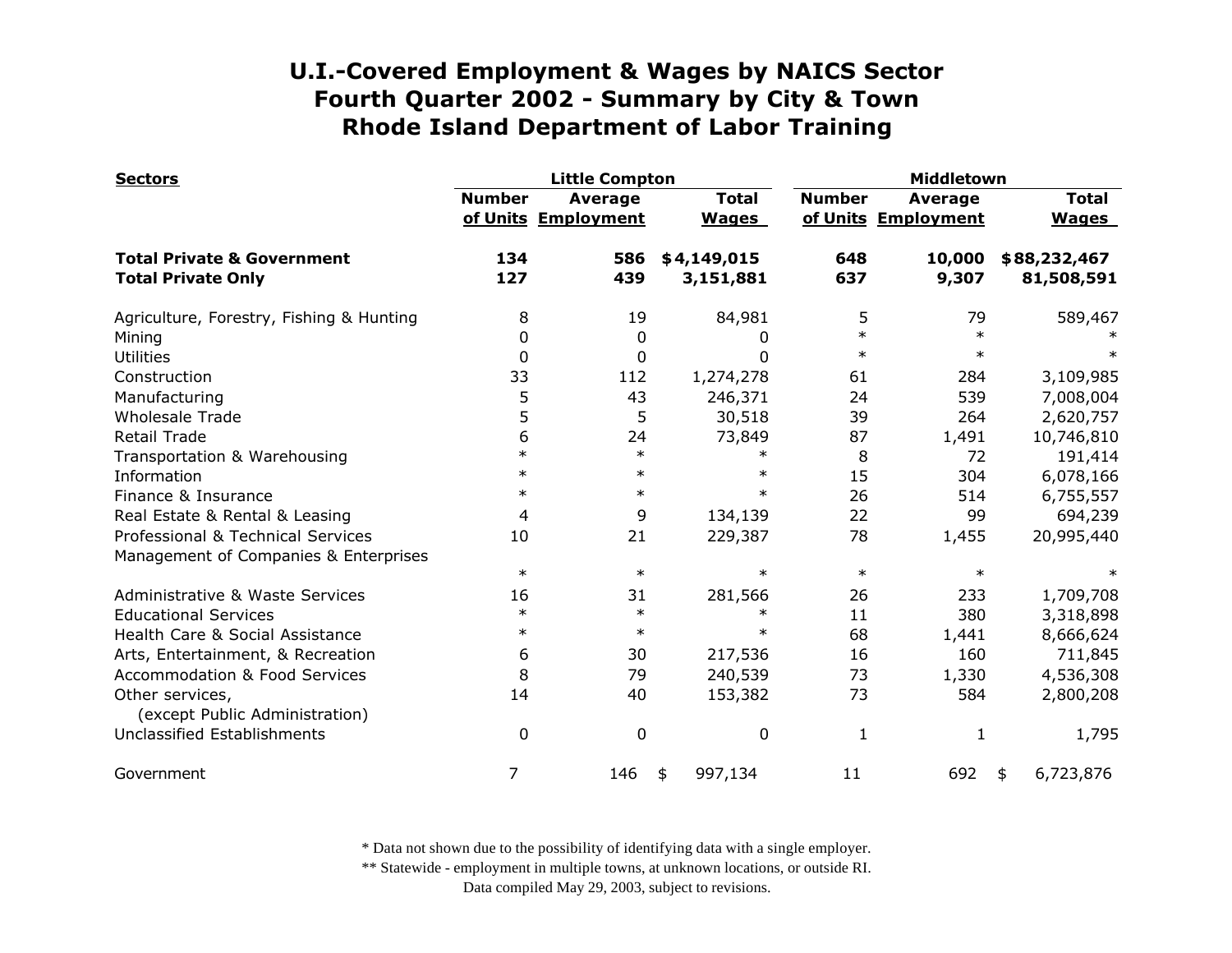| <b>Sectors</b>                                    |               | <b>Narragansett</b>                   |                              | <b>Newport</b> |                                       |                              |
|---------------------------------------------------|---------------|---------------------------------------|------------------------------|----------------|---------------------------------------|------------------------------|
|                                                   | <b>Number</b> | <b>Average</b><br>of Units Employment | <b>Total</b><br><b>Wages</b> | <b>Number</b>  | <b>Average</b><br>of Units Employment | <b>Total</b><br><b>Wages</b> |
| <b>Total Private &amp; Government</b>             | 481           | 4,198                                 | \$30,167,804                 | 1,295          | 17,651                                | \$168,952,002                |
| <b>Total Private Only</b>                         | 463           | 3,270                                 | 21,033,370                   | 1,266          | 12,572                                | 92,299,815                   |
| Agriculture, Forestry, Fishing & Hunting          | 7             | 29                                    | 256,072                      | 5              | 50                                    | 531,726                      |
| Mining                                            | $\mathbf{0}$  | 0                                     | 0                            | 0              | $\mathbf{0}$                          | 0                            |
| <b>Utilities</b>                                  | $\mathbf{0}$  | 0                                     | 0                            | $\ast$         | $\ast$                                | $\ast$                       |
| Construction                                      | 43            | 133                                   | 1,791,526                    | 86             | 458                                   | 4,825,565                    |
| Manufacturing                                     | 20            | 124                                   | 1,345,570                    | 46             | 304                                   | 2,204,856                    |
| <b>Wholesale Trade</b>                            | 38            | 116                                   | 1,365,497                    | 75             | 226                                   | 3,285,760                    |
| <b>Retail Trade</b>                               | 59            | 698                                   | 3,929,081                    | 235            | 1,650                                 | 8,549,159                    |
| Transportation & Warehousing                      | 11            | 90                                    | 773,020                      | 33             | 272                                   | 1,393,512                    |
| Information                                       | 6             | 5                                     | 90,792                       | 23             | 273                                   | 2,423,062                    |
| Finance & Insurance                               | 14            | 46                                    | 481,623                      | 39             | 200                                   | 2,067,978                    |
| Real Estate & Rental & Leasing                    | 23            | 71                                    | 734,700                      | 49             | 212                                   | 1,753,818                    |
| Professional & Technical Services                 | 47            | 169                                   | 2,422,664                    | 162            | 824                                   | 12,177,923                   |
| Management of Companies & Enterprises             |               |                                       |                              |                |                                       |                              |
|                                                   | $\ast$        | $\ast$                                | $\ast$                       | 4              | 26                                    | 337,978                      |
| Administrative & Waste Services                   | 37            | 189                                   | 1,118,865                    | 67             | 568                                   | 4,818,670                    |
| <b>Educational Services</b>                       | $\ast$        | $\ast$                                | $\ast$                       | 13             | 604                                   | 4,156,785                    |
| Health Care & Social Assistance                   | 34            | 309                                   | 2,231,480                    | 86             | 2,009                                 | 18,421,579                   |
| Arts, Entertainment, & Recreation                 | 11            | 130                                   | 462,468                      | 47             | 1,010                                 | 6,332,642                    |
| Accommodation & Food Services                     | 70            | 916                                   | 2,592,315                    | 174            | 3,365                                 | 15,840,707                   |
| Other services,<br>(except Public Administration) | 39            | 170                                   | 925,242                      | 120            | 498                                   | 2,997,736                    |
| Unclassified Establishments                       | 0             | $\boldsymbol{0}$                      | 0                            | 1              | $\overline{2}$                        | 3,304                        |
| Government                                        | 18            | 929                                   | 9,134,434<br>\$              | 29             | 5,080                                 | 76,652,187<br>\$             |

\* Data not shown due to the possibility of identifying data with a single employer.

\*\* Statewide - employment in multiple towns, at unknown locations, or outside RI.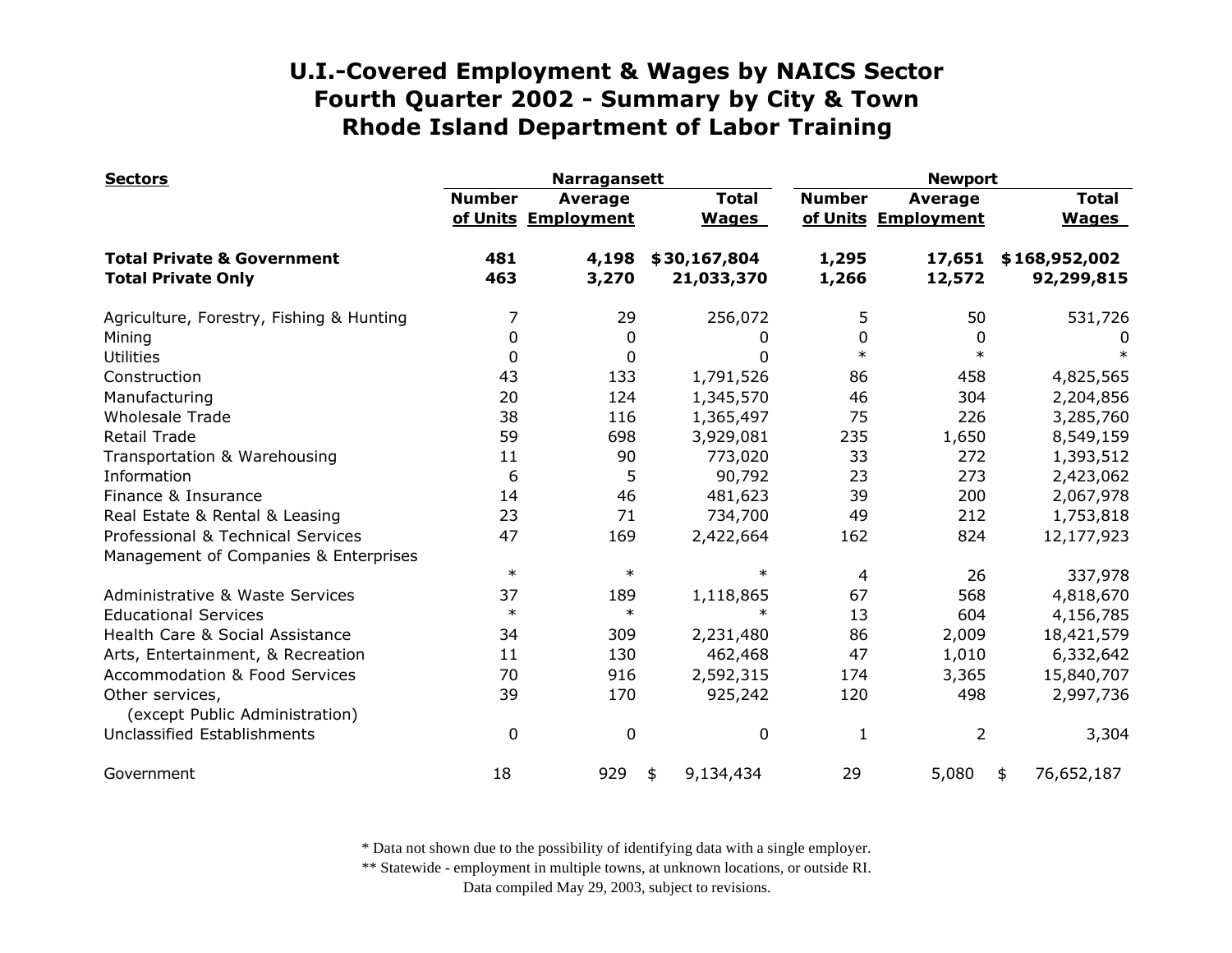| <b>Sectors</b>                                    |               | <b>New Shoreham</b>                   |                              | <b>North Kingstown</b> |                                |                              |  |
|---------------------------------------------------|---------------|---------------------------------------|------------------------------|------------------------|--------------------------------|------------------------------|--|
|                                                   | <b>Number</b> | <b>Average</b><br>of Units Employment | <b>Total</b><br><b>Wages</b> | <b>Number</b>          | Average<br>of Units Employment | <b>Total</b><br><b>Wages</b> |  |
| <b>Total Private &amp; Government</b>             | 200           | 619                                   | \$4,885,094                  | 901                    | 13,063                         | \$120,254,703                |  |
| <b>Total Private Only</b>                         | 185           | 508                                   | 3,984,754                    | 882                    | 11,494                         | 104,420,993                  |  |
| Agriculture, Forestry, Fishing & Hunting          | $\ast$        | $\ast$                                | $\ast$                       | 10                     | 40                             | 412,666                      |  |
| Mining                                            | 0             | 0                                     | 0                            | $\mathbf{0}$           | 0                              | 0                            |  |
| <b>Utilities</b>                                  | $\ast$        | $\ast$                                | $\ast$                       | $\ast$                 | $\ast$                         |                              |  |
| Construction                                      | 26            | 77                                    | 724,175                      | 94                     | 371                            | 3,739,107                    |  |
| Manufacturing                                     | $\ast$        | $\ast$                                | $\ast$                       | 64                     | 4,097                          | 48,529,443                   |  |
| <b>Wholesale Trade</b>                            | $\ast$        | $\ast$                                | $\ast$                       | 112                    | 412                            | 5,997,284                    |  |
| <b>Retail Trade</b>                               | 40            | 69                                    | 666,526                      | 112                    | 2,277                          | 15,119,869                   |  |
| Transportation & Warehousing                      | $\ast$        | $\ast$                                | $\ast$                       | 24                     | 310                            | 1,950,199                    |  |
| Information                                       | 5             | 13                                    | 161,832                      | 21                     | 141                            | 1,705,741                    |  |
| Finance & Insurance                               | $\ast$        | $\ast$                                | $\ast$                       | 45                     | 243                            | 3,748,711                    |  |
| Real Estate & Rental & Leasing                    | 13            | 21                                    | 125,288                      | 24                     | 79                             | 476,968                      |  |
| Professional & Technical Services                 | 8             | 11                                    | 64,109                       | 105                    | 274                            | 2,938,827                    |  |
| Management of Companies & Enterprises             |               |                                       |                              |                        |                                |                              |  |
|                                                   | $\ast$        | $\ast$                                | $\ast$                       | $\ast$                 | $\ast$                         |                              |  |
| Administrative & Waste Services                   | 12            | 30                                    | 264,326                      | 47                     | 115                            | 832,184                      |  |
| <b>Educational Services</b>                       | $\ast$        | $\ast$                                | $\ast$                       | 11                     | 105                            | 631,814                      |  |
| Health Care & Social Assistance                   | $\ast$        | $\ast$                                | $\ast$                       | 58                     | 940                            | 6,489,123                    |  |
| Arts, Entertainment, & Recreation                 | 8             | 27                                    | 355,885                      | 22                     | 213                            | 1,208,474                    |  |
| <b>Accommodation &amp; Food Services</b>          | 47            | 203                                   | 1,079,747                    | 59                     | 1,056                          | 2,942,424                    |  |
| Other services,<br>(except Public Administration) | 9             | 13                                    | 47,842                       | 70                     | 278                            | 1,771,110                    |  |
| Unclassified Establishments                       | 0             | $\mathbf 0$                           | 0                            | $\mathbf 0$            | 0                              | 0                            |  |
| Government                                        | 15            | 110                                   | 900,340<br>\$                | 19                     | 1,569                          | 15,833,710<br>\$             |  |

\* Data not shown due to the possibility of identifying data with a single employer.

\*\* Statewide - employment in multiple towns, at unknown locations, or outside RI.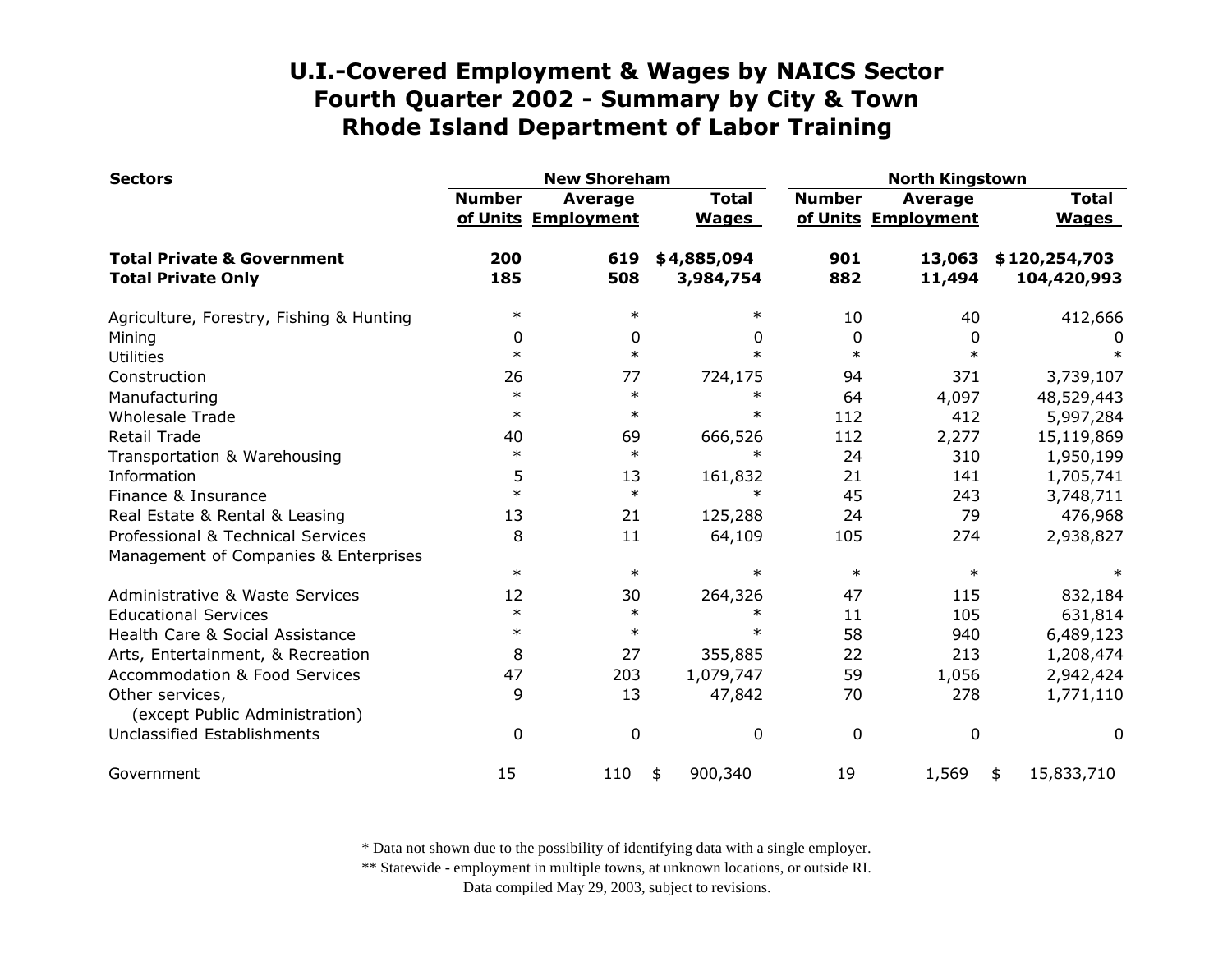| <b>Sectors</b>                                    | <b>North Providence</b> |                                       |                              |                | <b>North Smithfield</b>               |                              |  |
|---------------------------------------------------|-------------------------|---------------------------------------|------------------------------|----------------|---------------------------------------|------------------------------|--|
|                                                   | <b>Number</b>           | <b>Average</b><br>of Units Employment | <b>Total</b><br><b>Wages</b> | <b>Number</b>  | <b>Average</b><br>of Units Employment | <b>Total</b><br><b>Wages</b> |  |
| <b>Total Private &amp; Government</b>             | 726                     | 8,931                                 | \$66,449,215                 | 358            | 4,188                                 | \$32,352,553                 |  |
| <b>Total Private Only</b>                         | 713                     | 7,947                                 | 57,429,996                   | 346            | 3,740                                 | 29,000,207                   |  |
| Agriculture, Forestry, Fishing & Hunting          | 0                       | 0                                     | 0                            | $\ast$         | $\ast$                                |                              |  |
| Mining                                            | 0                       | 0                                     | 0                            | $\ast$         | $\ast$                                |                              |  |
| <b>Utilities</b>                                  | 0                       | 0                                     | $\Omega$                     | $\mathbf{0}$   | 0                                     | 0                            |  |
| Construction                                      | 66                      | 335                                   | 3,310,602                    | 57             | 313                                   | 2,855,279                    |  |
| Manufacturing                                     | 69                      | 787                                   | 6,956,779                    | 27             | 632                                   | 6,181,530                    |  |
| <b>Wholesale Trade</b>                            | 43                      | 124                                   | 1,882,170                    | 37             | 188                                   | 2,258,569                    |  |
| <b>Retail Trade</b>                               | 101                     | 1,228                                 | 7,168,324                    | 43             | 651                                   | 4,255,457                    |  |
| Transportation & Warehousing                      | 18                      | 172                                   | 943,011                      | 11             | 172                                   | 1,480,224                    |  |
| Information                                       | 11                      | 33                                    | 300,230                      | 7              | 16                                    | 94,631                       |  |
| Finance & Insurance                               | 36                      | 359                                   | 3,998,901                    | 14             | 88                                    | 1,140,550                    |  |
| Real Estate & Rental & Leasing                    | 18                      | 65                                    | 402,542                      | 11             | 22                                    | 133,683                      |  |
| Professional & Technical Services                 | 63                      | 265                                   | 3,043,259                    | 32             | 204                                   | 2,104,490                    |  |
| Management of Companies & Enterprises             |                         |                                       |                              |                |                                       |                              |  |
|                                                   | $\ast$                  | $\ast$                                | $\ast$                       | $\Omega$       | $\mathbf{0}$                          | 0                            |  |
| Administrative & Waste Services                   | 48                      | 537                                   | 1,929,993                    | 11             | 40                                    | 203,230                      |  |
| <b>Educational Services</b>                       | 10                      | 18                                    | 79,675                       | $\ast$         | $\ast$                                | $\ast$                       |  |
| Health Care & Social Assistance                   | 81                      | 2,705                                 | 22,704,763                   | 32             | 861                                   | 6,130,787                    |  |
| Arts, Entertainment, & Recreation                 | 6                       | 123                                   | 239,617                      | $\overline{4}$ | 10                                    | 60,471                       |  |
| Accommodation & Food Services                     | 65                      | 834                                   | 2,603,559                    | 20             | 409                                   | 1,203,796                    |  |
| Other services,<br>(except Public Administration) | 77                      | 344                                   | 1,772,864                    | 32             | 70                                    | 303,172                      |  |
| Unclassified Establishments                       | 0                       | 0                                     | 0                            | $\mathbf 0$    | 0                                     | 0                            |  |
| Government                                        | 13                      | 984                                   | 9,019,219<br>\$              | 12             | 448                                   | 3,352,346<br>\$              |  |

\* Data not shown due to the possibility of identifying data with a single employer.

\*\* Statewide - employment in multiple towns, at unknown locations, or outside RI.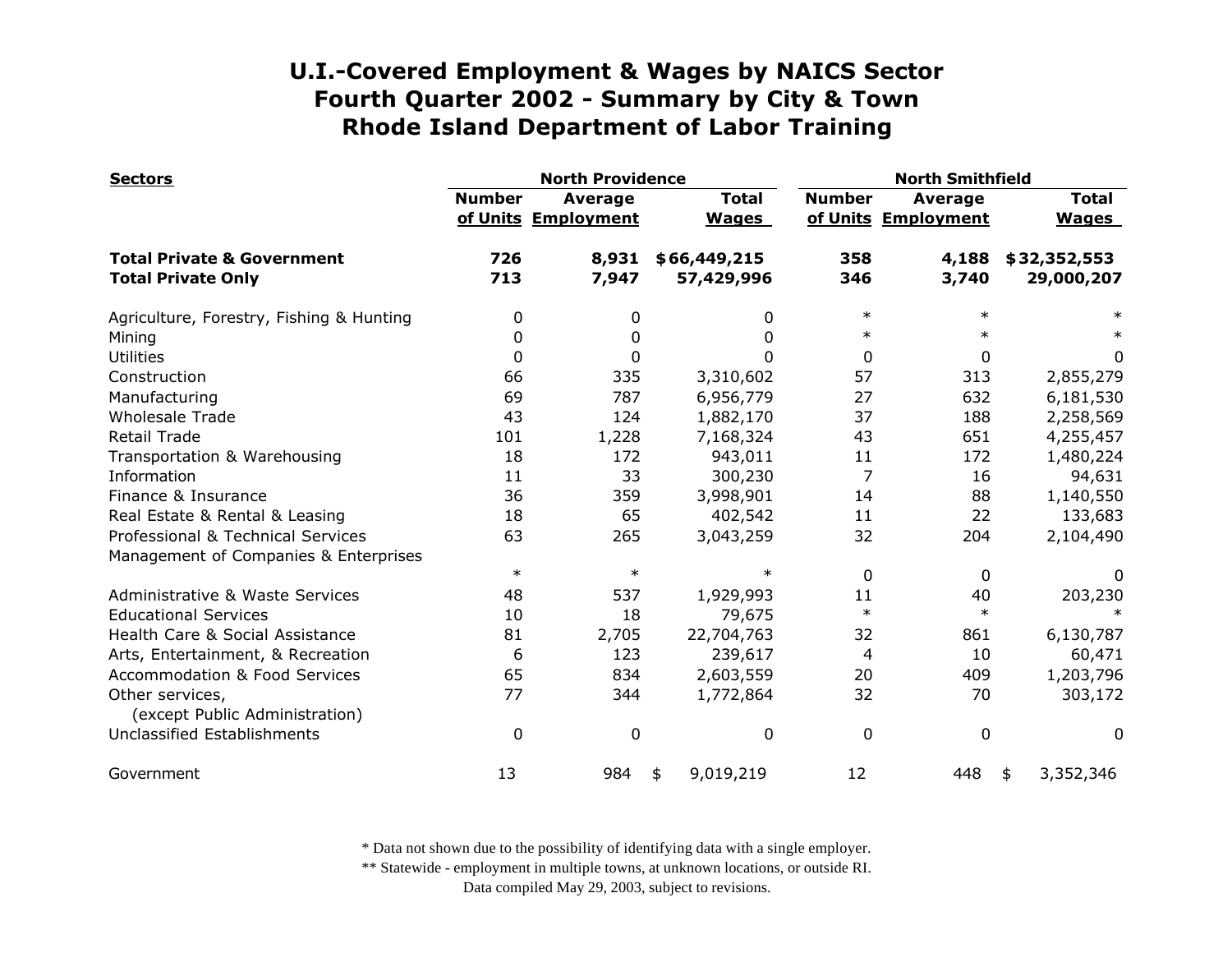| <b>Sectors</b>                                                     | <b>Pawtucket</b> |                                       |                              | Portsmouth    |                                       |                              |
|--------------------------------------------------------------------|------------------|---------------------------------------|------------------------------|---------------|---------------------------------------|------------------------------|
|                                                                    | <b>Number</b>    | <b>Average</b><br>of Units Employment | <b>Total</b><br><b>Wages</b> | <b>Number</b> | <b>Average</b><br>of Units Employment | <b>Total</b><br><b>Wages</b> |
| <b>Total Private &amp; Government</b><br><b>Total Private Only</b> | 1,578<br>1,554   | 28,496<br>26,075                      | \$251,019,906<br>221,988,891 | 479<br>466    | 5,813<br>5,222                        | \$64,176,073<br>57,472,696   |
|                                                                    |                  |                                       |                              |               |                                       |                              |
| Agriculture, Forestry, Fishing & Hunting                           | $\ast$           | $\ast$                                | $\ast$                       | 16            | 74                                    | 345,548                      |
| Mining                                                             | 0                | 0                                     | 0                            | 0             | 0                                     | O                            |
| <b>Utilities</b>                                                   | $\ast$           | $\ast$                                | $\ast$                       | $\ast$        | $\ast$                                |                              |
| Construction                                                       | 153              | 1,118                                 | 12,954,141                   | 85            | 613                                   | 6,542,218                    |
| Manufacturing                                                      | 209              | 7,489                                 | 66,578,310                   | 29            | 2,128                                 | 34,393,556                   |
| <b>Wholesale Trade</b>                                             | 95               | 659                                   | 6,549,237                    | 26            | 88                                    | 917,614                      |
| Retail Trade                                                       | 207              | 2,360                                 | 16,525,137                   | 58            | 523                                   | 2,700,656                    |
| Transportation & Warehousing                                       | 43               | 465                                   | 4,361,682                    | 6             | 61                                    | 238,793                      |
| Information                                                        | 23               | 1,081                                 | 11,024,776                   | 12            | 58                                    | 837,276                      |
| Finance & Insurance                                                | 52               | 969                                   | 9,852,957                    | 19            | 91                                    | 1,254,427                    |
| Real Estate & Rental & Leasing                                     | 47               | 335                                   | 3,407,380                    | 14            | 91                                    | 450,867                      |
| Professional & Technical Services                                  | 122              | 462                                   | 4,930,601                    | 51            | 132                                   | 1,460,266                    |
| Management of Companies & Enterprises                              |                  |                                       |                              |               |                                       |                              |
|                                                                    | 6                | 1,213                                 | 19,052,332                   | $\ast$        | $\ast$                                | $\ast$                       |
| Administrative & Waste Services                                    | 91               | 1,755                                 | 7,904,265                    | 24            | 69                                    | 1,158,979                    |
| <b>Educational Services</b>                                        | 20               | 285                                   | 1,838,047                    | 9             | 239                                   | 1,891,536                    |
| Health Care & Social Assistance                                    | 167              | 5,083                                 | 43,826,904                   | 26            | 363                                   | 2,124,647                    |
| Arts, Entertainment, & Recreation                                  | 15               | 183                                   | 1,290,495                    | 10            | 117                                   | 635,400                      |
| Accommodation & Food Services                                      | 127              | 1,272                                 | 4,039,097                    | 34            | 396                                   | 1,494,765                    |
| Other services,<br>(except Public Administration)                  | 172              | 1,326                                 | 7,628,742                    | 44            | 167                                   | 990,570                      |
| Unclassified Establishments                                        | $\mathbf{1}$     | 7                                     | 37,233                       | 1             | 8                                     | 18,153                       |
| Government                                                         | 24               | 2,420                                 | 29,031,015<br>\$             | 13            | 594                                   | 6,703,377<br>\$              |

\* Data not shown due to the possibility of identifying data with a single employer.

\*\* Statewide - employment in multiple towns, at unknown locations, or outside RI.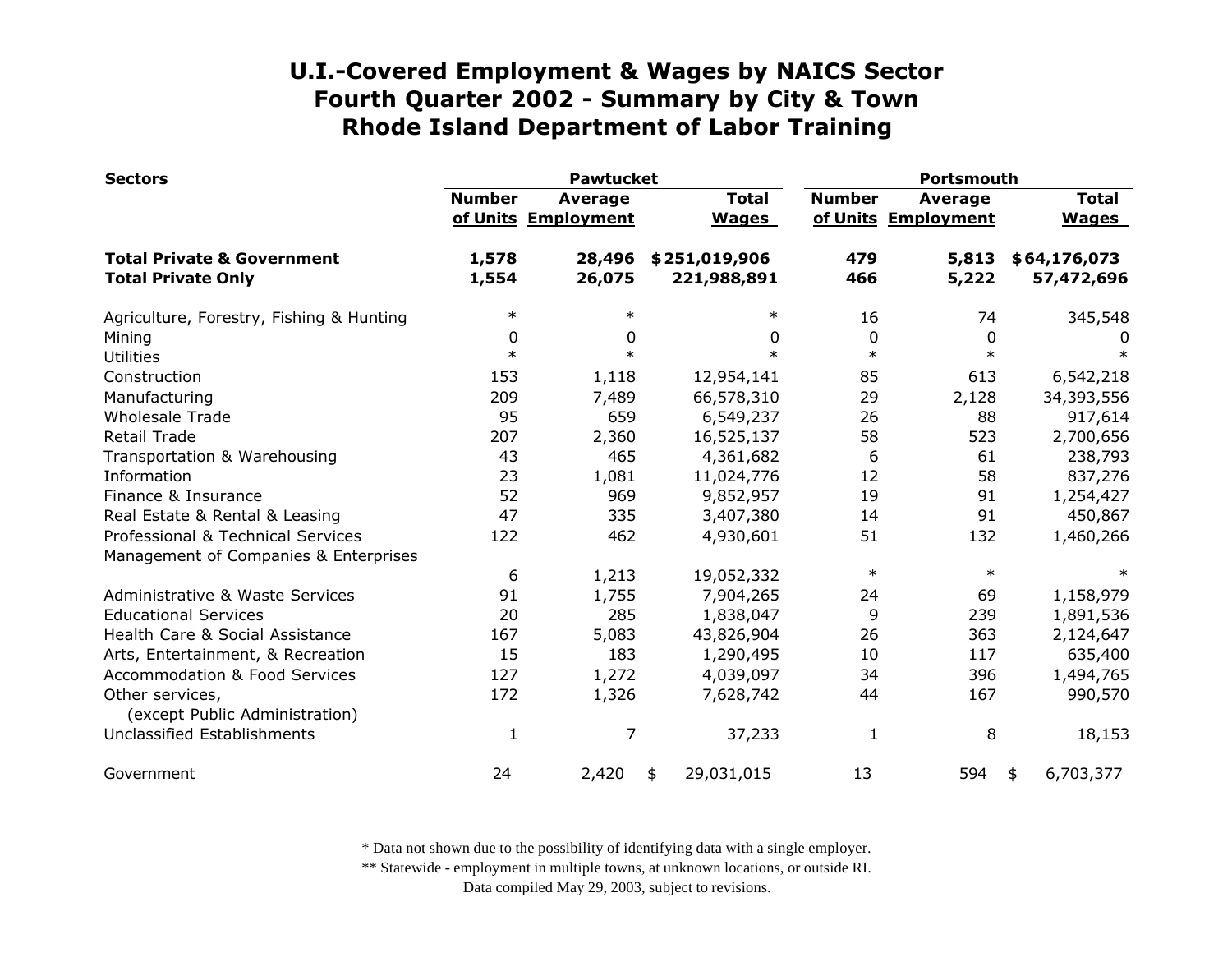| <b>Sectors</b>                                    |               | <b>Providence</b>              |                              | <b>Richmond</b> |                                       |                              |
|---------------------------------------------------|---------------|--------------------------------|------------------------------|-----------------|---------------------------------------|------------------------------|
|                                                   | <b>Number</b> | Average<br>of Units Employment | <b>Total</b><br><b>Wages</b> | <b>Number</b>   | <b>Average</b><br>of Units Employment | <b>Total</b><br><b>Wages</b> |
| <b>Total Private &amp; Government</b>             | 5,662         | 118,619                        | \$1,199,152,319              | 126             | 1,965                                 | \$15,405,816                 |
| <b>Total Private Only</b>                         | 5,557         | 100,143                        | 981,590,018                  | 117             | 1,292                                 | 9,170,648                    |
| Agriculture, Forestry, Fishing & Hunting          | $\ast$        | $\ast$                         | $\ast$                       | $\ast$          | $\ast$                                |                              |
| Mining                                            | 0             | 0                              | $\Omega$                     | $\ast$          | $\ast$                                |                              |
| <b>Utilities</b>                                  | 5             | 661                            | 11,366,533                   | 0               | $\Omega$                              | 0                            |
| Construction                                      | 294           | 2,848                          | 37,680,064                   | 16              | 41                                    | 356,682                      |
| Manufacturing                                     | 481           | 9,072                          | 82,262,166                   | 7               | 215                                   | 2,798,536                    |
| <b>Wholesale Trade</b>                            | 292           | 2,551                          | 33,375,098                   | $\overline{7}$  | 24                                    | 353,328                      |
| <b>Retail Trade</b>                               | 697           | 8,033                          | 44,956,402                   | 21              | 394                                   | 1,923,344                    |
| Transportation & Warehousing                      | 68            | 942                            | 7,604,714                    | $\ast$          | $\ast$                                |                              |
| Information                                       | 133           | 4,058                          | 52,821,273                   | $\ast$          | $\ast$                                |                              |
| Finance & Insurance                               | 317           | 7,730                          | 108,192,559                  | 7               | 48                                    | 537,877                      |
| Real Estate & Rental & Leasing                    | 195           | 1,468                          | 15,692,823                   | $\ast$          | $\ast$                                |                              |
| Professional & Technical Services                 | 910           | 6,021                          | 94,173,849                   | 5               | 18                                    | 101,454                      |
| Management of Companies & Enterprises             |               |                                |                              |                 |                                       |                              |
|                                                   | 30            | 1,505                          | 31,166,909                   | 0               | 0                                     | 0                            |
| Administrative & Waste Services                   | 338           | 8,682                          | 47,845,797                   | 5               | 35                                    | 369,983                      |
| <b>Educational Services</b>                       | 84            | 9,904                          | 95,295,561                   | 0               | 0                                     | 0                            |
| Health Care & Social Assistance                   | 545           | 22,821                         | 246,426,916                  | 5               | 58                                    | 400,717                      |
| Arts, Entertainment, & Recreation                 | 57            | 1,009                          | 6,515,366                    | 6               | 137                                   | 459,517                      |
| <b>Accommodation &amp; Food Services</b>          | 469           | 8,178                          | 34,522,469                   | 17              | 210                                   | 688,862                      |
| Other services,<br>(except Public Administration) | 637           | 4,654                          | 31,609,838                   | 10              | 33                                    | 207,170                      |
| Unclassified Establishments                       | 4             | 3                              | 56,778                       | 1               | 1                                     | 160,000                      |
| Government                                        | 105           | 18,476                         | 217,562,301<br>\$            | 9               | 673                                   | 6,235,168<br>\$              |

\* Data not shown due to the possibility of identifying data with a single employer.

\*\* Statewide - employment in multiple towns, at unknown locations, or outside RI.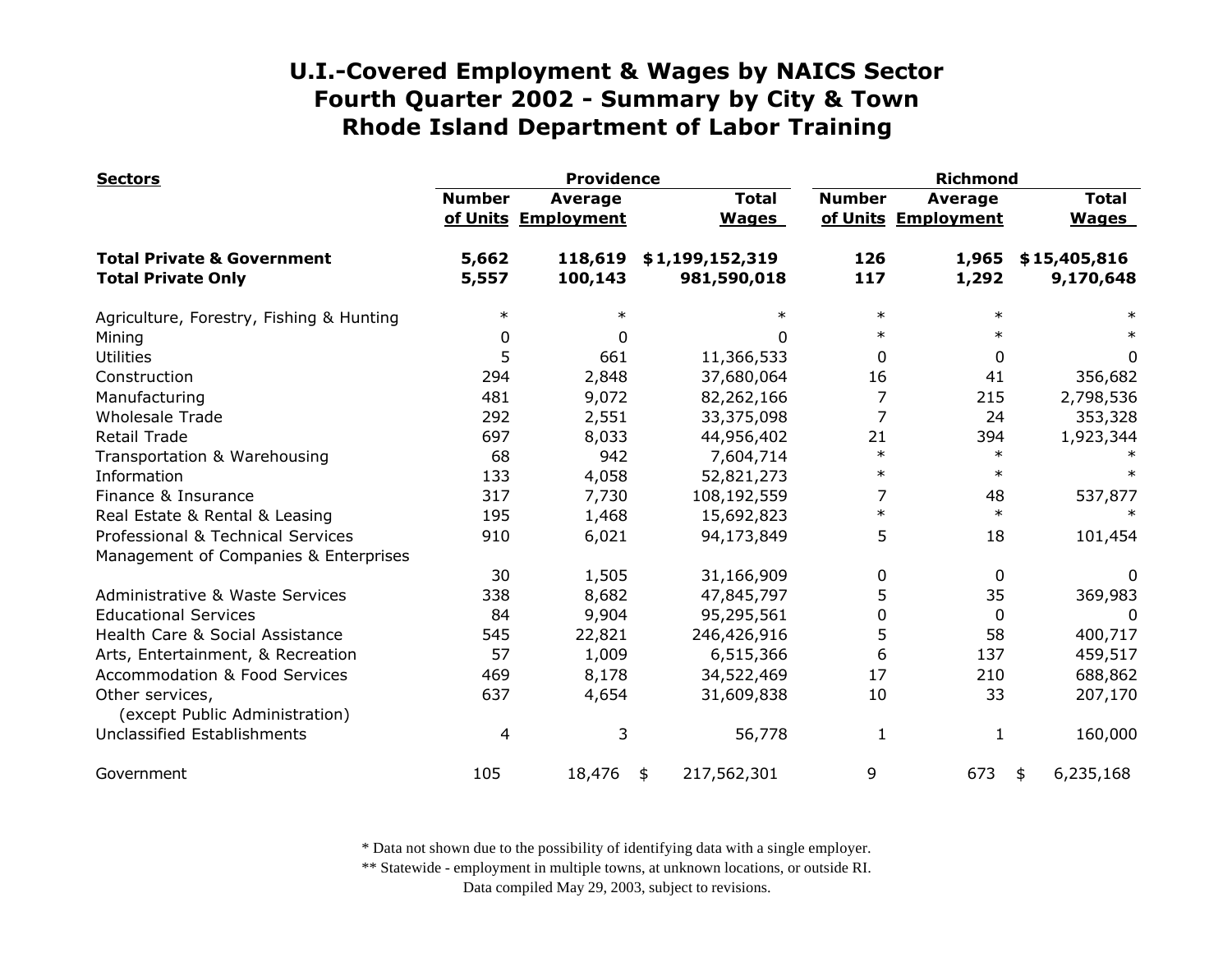| <b>Sectors</b>                                    | <b>Scituate</b> |                                       |                              | <b>Smithfield</b> |                                       |                              |
|---------------------------------------------------|-----------------|---------------------------------------|------------------------------|-------------------|---------------------------------------|------------------------------|
|                                                   | <b>Number</b>   | <b>Average</b><br>of Units Employment | <b>Total</b><br><b>Wages</b> | <b>Number</b>     | <b>Average</b><br>of Units Employment | <b>Total</b><br><b>Wages</b> |
| <b>Total Private &amp; Government</b>             | 249             | 1,720                                 | \$16,219,740                 | 746               | 11,395                                | \$114,062,101                |
| <b>Total Private Only</b>                         | 239             | 1,026                                 | 7,401,466                    | 730               | 10,760                                | 107,904,096                  |
| Agriculture, Forestry, Fishing & Hunting          | 8               | 12                                    | 42,255                       | 4                 | 8                                     | 28,732                       |
| Mining                                            | 0               | 0                                     | 0                            | $\ast$            | $\ast$                                |                              |
| <b>Utilities</b>                                  | 0               | 0                                     | 0                            | $\ast$            | $\ast$                                |                              |
| Construction                                      | 50              | 133                                   | 1,553,111                    | 125               | 841                                   | 12,014,505                   |
| Manufacturing                                     | 13              | 99                                    | 778,689                      | 77                | 1,384                                 | 14,458,871                   |
| <b>Wholesale Trade</b>                            | 21              | 34                                    | 400,148                      | 67                | 656                                   | 9,311,162                    |
| <b>Retail Trade</b>                               | 21              | 205                                   | 1,007,140                    | 98                | 1,964                                 | 10,605,709                   |
| Transportation & Warehousing                      | 13              | 52                                    | 342,429                      | 15                | 124                                   | 1,065,750                    |
| Information                                       | 6               | 25                                    | 115,254                      | 12                | 145                                   | 1,301,638                    |
| Finance & Insurance                               | 6               | 18                                    | 166,138                      | 34                | 1,708                                 | 32,872,542                   |
| Real Estate & Rental & Leasing                    | 6               | 8                                     | 203,278                      | 15                | 89                                    | 858,776                      |
| Professional & Technical Services                 | 22              | 49                                    | 557,529                      | 63                | 213                                   | 2,576,365                    |
| Management of Companies & Enterprises             |                 |                                       |                              |                   |                                       |                              |
|                                                   | $\mathbf{0}$    | 0                                     | 0                            | $\ast$            | $\ast$                                |                              |
| Administrative & Waste Services                   | 23              | 81                                    | 530,651                      | 37                | 229                                   | 2,093,725                    |
| <b>Educational Services</b>                       | $\ast$          | $\ast$                                | $\ast$                       | 9                 | 752                                   | 8,254,880                    |
| Health Care & Social Assistance                   | 17              | 189                                   | 1,059,614                    | 43                | 1,163                                 | 7,008,407                    |
| Arts, Entertainment, & Recreation                 | $\ast$          | $\ast$                                | $\ast$                       | 8                 | 51                                    | 187,361                      |
| <b>Accommodation &amp; Food Services</b>          | 8               | 52                                    | 169,787                      | 65                | 1,166                                 | 3,895,865                    |
| Other services,<br>(except Public Administration) | 22              | 57                                    | 395,402                      | 55                | 254                                   | 1,228,982                    |
| Unclassified Establishments                       | 0               | 0                                     | 0                            | 0                 | 0                                     | 0                            |
| Government                                        | 10              | 693                                   | 8,818,274<br>\$              | 16                | 637                                   | 6,158,005<br>\$              |

\* Data not shown due to the possibility of identifying data with a single employer.

\*\* Statewide - employment in multiple towns, at unknown locations, or outside RI.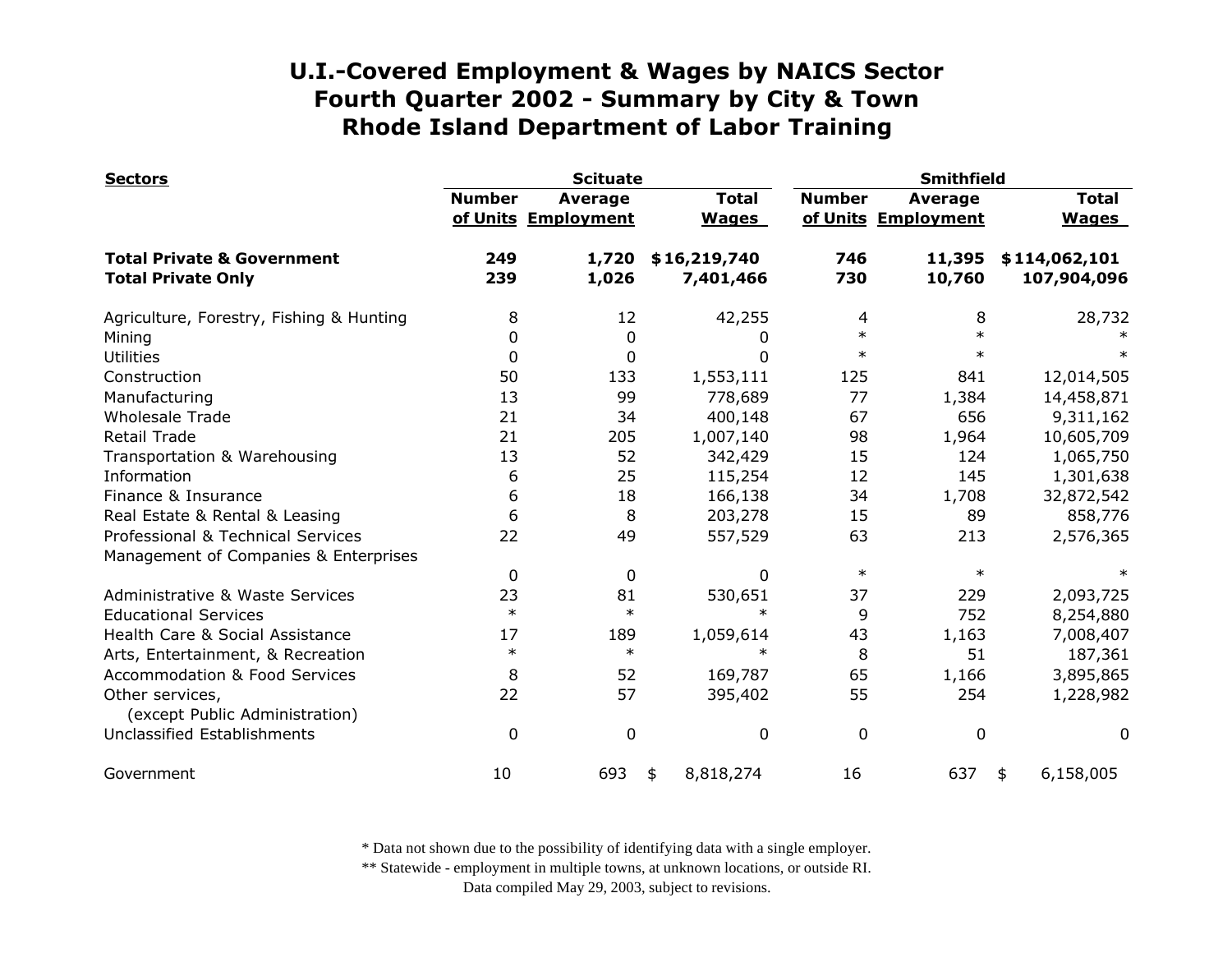| <b>Sectors</b>                                    |               | <b>South Kingstown</b>                |                              | <b>Tiverton</b> |                                |                              |
|---------------------------------------------------|---------------|---------------------------------------|------------------------------|-----------------|--------------------------------|------------------------------|
|                                                   | <b>Number</b> | <b>Average</b><br>of Units Employment | <b>Total</b><br><b>Wages</b> | <b>Number</b>   | Average<br>of Units Employment | <b>Total</b><br><b>Wages</b> |
| <b>Total Private &amp; Government</b>             | 930           | 11,959                                | \$102,064,987                | 382             | 2,540                          | \$19,303,378                 |
| <b>Total Private Only</b>                         | 912           | 8,455                                 | 66,233,097                   | 367             | 2,070                          | 15,444,365                   |
| Agriculture, Forestry, Fishing & Hunting          | 22            | 97                                    | 691,756                      | 13              | 31                             | 123,559                      |
| Mining                                            | $\ast$        | $\ast$                                | $\ast$                       | $\ast$          | $\ast$                         |                              |
| <b>Utilities</b>                                  | $\ast$        | $\ast$                                | $\ast$                       | $\ast$          | $\ast$                         |                              |
| Construction                                      | 103           | 359                                   | 3,983,949                    | 48              | 196                            | 1,840,275                    |
| Manufacturing                                     | 31            | 859                                   | 9,474,877                    | 15              | 73                             | 472,248                      |
| <b>Wholesale Trade</b>                            | 72            | 583                                   | 7,849,423                    | 23              | 93                             | 931,853                      |
| <b>Retail Trade</b>                               | 117           | 1,386                                 | 8,952,161                    | 60              | 611                            | 4,565,763                    |
| Transportation & Warehousing                      | 14            | 100                                   | 480,326                      | 12              | 74                             | 619,097                      |
| Information                                       | 19            | 172                                   | 1,651,476                    | $\overline{4}$  | 3                              | 43,565                       |
| Finance & Insurance                               | 32            | 206                                   | 2,495,541                    | 15              | 46                             | 442,576                      |
| Real Estate & Rental & Leasing                    | 30            | 90                                    | 623,253                      | 9               | 26                             | 287,606                      |
| Professional & Technical Services                 | 87            | 346                                   | 3,763,193                    | 36              | 128                            | 1,451,983                    |
| Management of Companies & Enterprises             |               |                                       |                              |                 |                                |                              |
|                                                   | $\ast$        | $\ast$                                | $\ast$                       | $\ast$          | $\ast$                         |                              |
| Administrative & Waste Services                   | 56            | 211                                   | 1,551,538                    | 28              | 70                             | 536,098                      |
| <b>Educational Services</b>                       | 15            | 129                                   | 664,917                      | $\ast$          | $\ast$                         | $\ast$                       |
| Health Care & Social Assistance                   | 96            | 1,956                                 | 15,926,275                   | 26              | 355                            | 2,243,916                    |
| Arts, Entertainment, & Recreation                 | 27            | 157                                   | 865,196                      | 4               | 9                              | 420,973                      |
| Accommodation & Food Services                     | 87            | 1,033                                 | 3,109,621                    | 22              | 179                            | 524,481                      |
| Other services,<br>(except Public Administration) | 100           | 759                                   | 3,861,274                    | 45              | 144                            | 579,993                      |
| Unclassified Establishments                       | $\mathbf{0}$  | $\mathbf 0$                           | 0                            | 1               | 0                              | 0                            |
| Government                                        | 18            | 3,503                                 | 35,831,890<br>\$             | 15              | 470                            | 3,859,013<br>\$              |

\* Data not shown due to the possibility of identifying data with a single employer.

\*\* Statewide - employment in multiple towns, at unknown locations, or outside RI.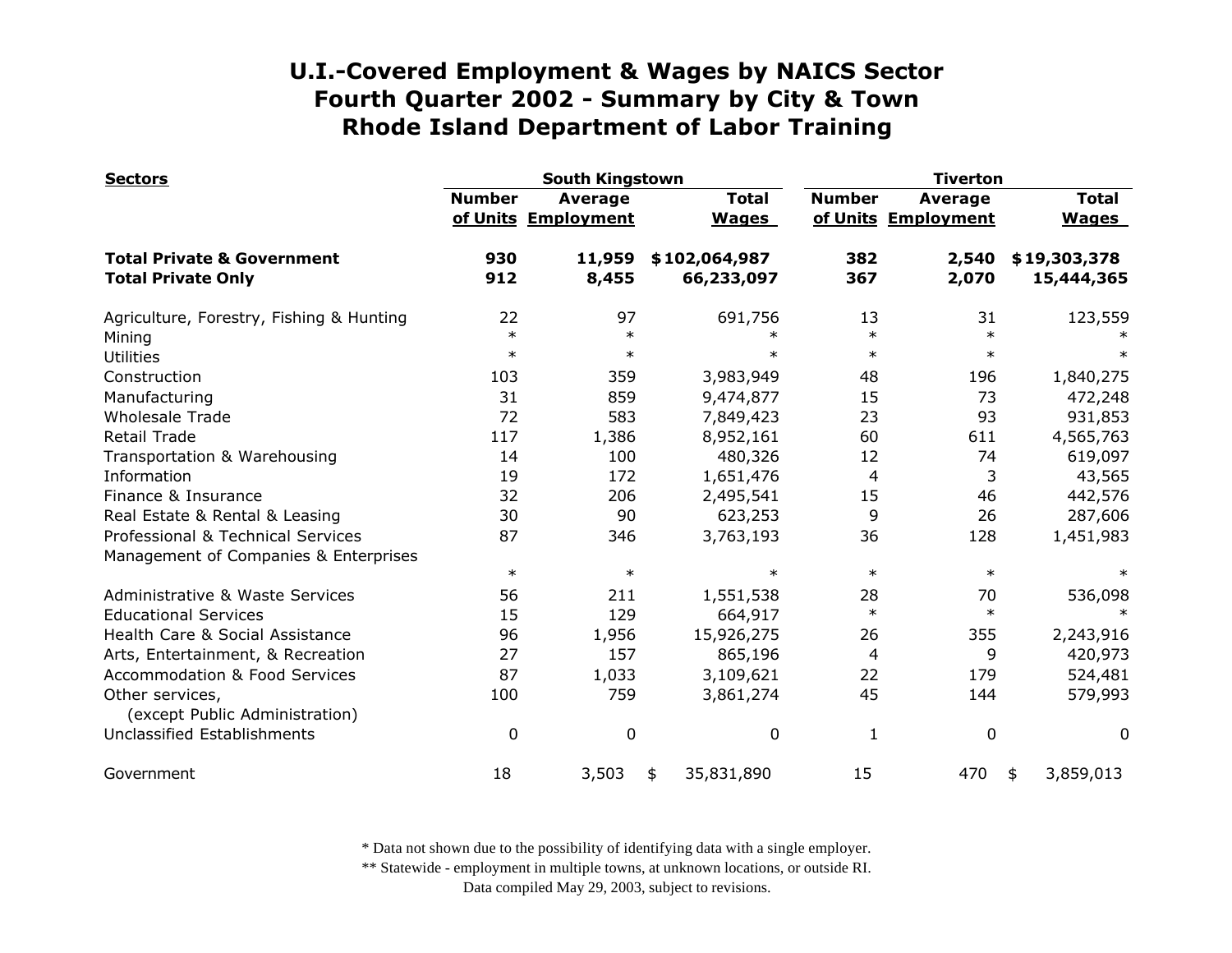| <b>Sectors</b>                                                     | <b>Warren</b> |                                       |                              | <b>Warwick</b> |                                       |                              |
|--------------------------------------------------------------------|---------------|---------------------------------------|------------------------------|----------------|---------------------------------------|------------------------------|
|                                                                    | <b>Number</b> | <b>Average</b><br>of Units Employment | <b>Total</b><br><b>Wages</b> | <b>Number</b>  | <b>Average</b><br>of Units Employment | <b>Total</b><br><b>Wages</b> |
| <b>Total Private &amp; Government</b><br><b>Total Private Only</b> | 370<br>361    | 3,880<br>3,762                        | \$28,493,697<br>27,022,112   | 3,185<br>3,152 | 52,780<br>48,087                      | \$438,278,060<br>386,651,978 |
| Agriculture, Forestry, Fishing & Hunting                           | $\ast$        | $\ast$                                | $\ast$                       | $\ast$         | $\ast$                                |                              |
| Mining                                                             | 0             | 0                                     | 0                            | $\ast$         | $\ast$                                |                              |
| <b>Utilities</b>                                                   | 0             | $\mathbf{0}$                          | 0                            | $\ast$         | $\ast$                                | $\ast$                       |
| Construction                                                       | 46            | 141                                   | 1,353,194                    | 293            | 1,938                                 | 23,188,777                   |
| Manufacturing                                                      | 42            | 1,129                                 | 9,835,870                    | 225            | 5,538                                 | 61,772,200                   |
| <b>Wholesale Trade</b>                                             | 18            | 189                                   | 2,648,429                    | 285            | 1,840                                 | 22,450,443                   |
| <b>Retail Trade</b>                                                | 51            | 301                                   | 1,594,591                    | 463            | 9,522                                 | 50,605,885                   |
| Transportation & Warehousing                                       | 11            | 251                                   | 1,665,974                    | 101            | 2,638                                 | 21,398,736                   |
| Information                                                        | 4             | 44                                    | 244,765                      | 42             | 648                                   | 6,920,689                    |
| Finance & Insurance                                                | 14            | 97                                    | 1,442,203                    | 188            | 3,299                                 | 40,732,920                   |
| Real Estate & Rental & Leasing                                     | 9             | 23                                    | 128,645                      | 114            | 1,244                                 | 10,095,318                   |
| Professional & Technical Services                                  | 18            | 66                                    | 678,222                      | 344            | 1,439                                 | 16,780,413                   |
| Management of Companies & Enterprises                              |               |                                       |                              |                |                                       |                              |
|                                                                    | $\ast$        | $\ast$                                | $\ast$                       | 12             | 1,345                                 | 14,480,550                   |
| Administrative & Waste Services                                    | 22            | 105                                   | 509,239                      | 189            | 2,708                                 | 15,430,133                   |
| <b>Educational Services</b>                                        | $\ast$        | $\ast$                                | $\ast$                       | 29             | 767                                   | 5,761,886                    |
| Health Care & Social Assistance                                    | 33            | 566                                   | 4,135,272                    | 318            | 7,679                                 | 66,673,156                   |
| Arts, Entertainment, & Recreation                                  | 5             | 20                                    | 67,054                       | 35             | 504                                   | 2,264,273                    |
| <b>Accommodation &amp; Food Services</b>                           | 39            | 657                                   | 1,818,214                    | 241            | 5,208                                 | 17,644,370                   |
| Other services,<br>(except Public Administration)                  | 43            | 145                                   | 705,362                      | 263            | 1,727                                 | 10,037,362                   |
| Unclassified Establishments                                        | 1             | $\overline{2}$                        | 35,825                       | 4              | 8                                     | 31,809                       |
| Government                                                         | 9             | 118                                   | 1,471,585<br>\$              | 33             | 4,694                                 | 51,626,082<br>\$             |

\* Data not shown due to the possibility of identifying data with a single employer.

\*\* Statewide - employment in multiple towns, at unknown locations, or outside RI.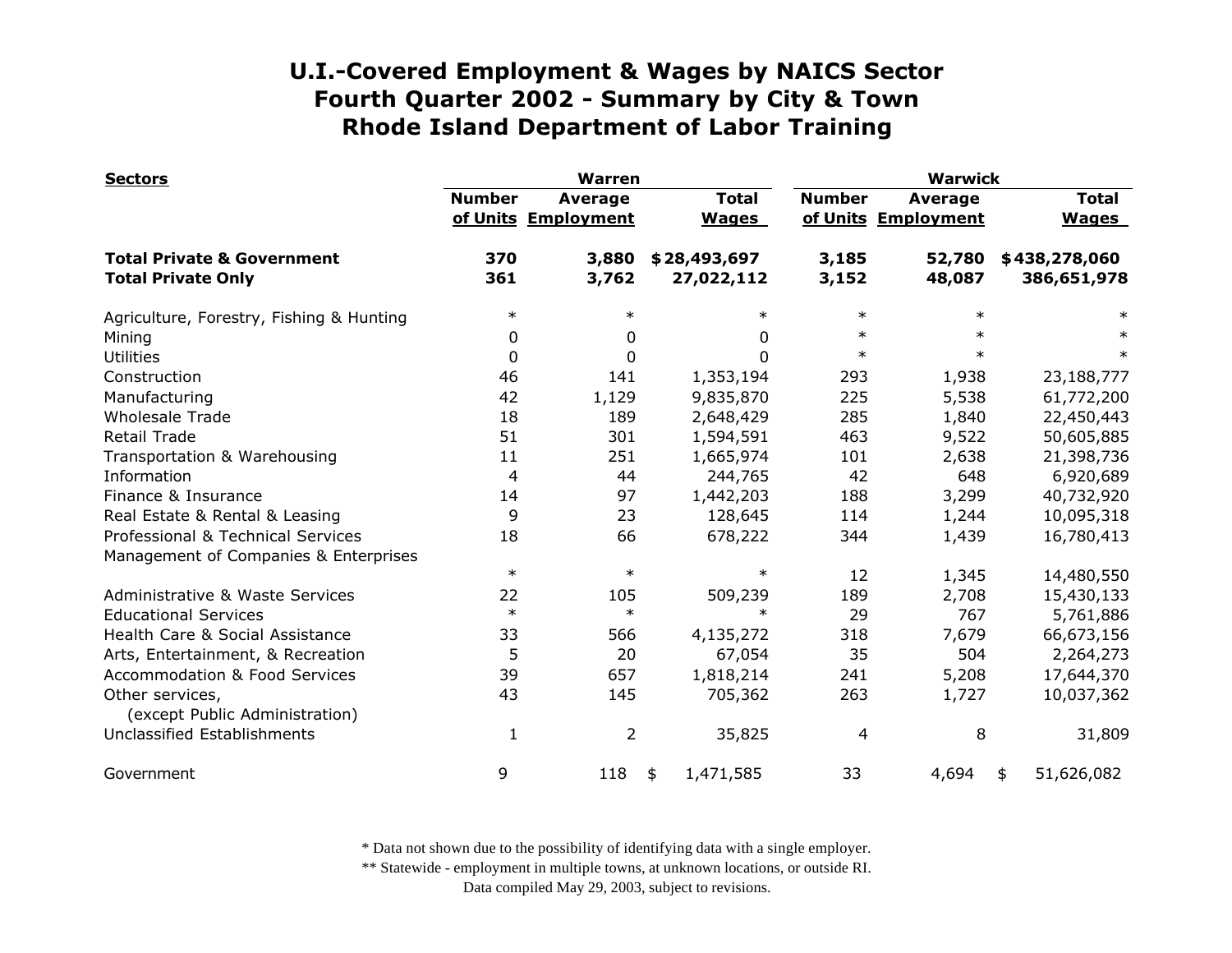| <b>Sectors</b>                                    | Westerly      |                                       |                              | <b>West Greenwich</b> |                                |                              |
|---------------------------------------------------|---------------|---------------------------------------|------------------------------|-----------------------|--------------------------------|------------------------------|
|                                                   | <b>Number</b> | <b>Average</b><br>of Units Employment | <b>Total</b><br><b>Wages</b> | <b>Number</b>         | Average<br>of Units Employment | <b>Total</b><br><b>Wages</b> |
| <b>Total Private &amp; Government</b>             | 838           | 9,745                                 | \$73,054,188                 | 168                   | 3,071                          | \$40,602,626                 |
| <b>Total Private Only</b>                         | 814           | 8,707                                 | 63,997,539                   | 160                   | 2,618                          | 36,865,272                   |
| Agriculture, Forestry, Fishing & Hunting          | $\ast$        | $\ast$                                | $\ast$                       | $\ast$                | $\ast$                         |                              |
| Mining                                            | $\ast$        | $\ast$                                | $\ast$                       | 0                     | 0                              | 0                            |
| <b>Utilities</b>                                  | $\ast$        | $\ast$                                | $\ast$                       | $\mathbf{0}$          | $\Omega$                       | 0                            |
| Construction                                      | 105           | 367                                   | 3,951,649                    | 37                    | 137                            | 1,840,086                    |
| Manufacturing                                     | 33            | 848                                   | 10,677,018                   | 12                    | 727                            | 10,441,893                   |
| <b>Wholesale Trade</b>                            | 24            | 58                                    | 706,387                      | 16                    | 242                            | 3,695,758                    |
| Retail Trade                                      | 136           | 2,262                                 | 11,822,244                   | 7                     | 62                             | 259,085                      |
| Transportation & Warehousing                      | 11            | 42                                    | 235,726                      | 8                     | 154                            | 1,391,705                    |
| Information                                       | 11            | 237                                   | 2,600,803                    | 4                     | 8                              | 31,885                       |
| Finance & Insurance                               | 30            | 535                                   | 5,131,361                    | 4                     | 29                             | 497,359                      |
| Real Estate & Rental & Leasing                    | 18            | 116                                   | 608,675                      | 6                     | 22                             | 187,198                      |
| Professional & Technical Services                 | 67            | 175                                   | 1,656,617                    | 15                    | 936                            | 17,300,738                   |
| Management of Companies & Enterprises             |               |                                       |                              |                       |                                |                              |
|                                                   | 0             | $\mathbf{0}$                          | 0                            | $\mathbf{0}$          | 0                              | 0                            |
| Administrative & Waste Services                   | 46            | 176                                   | 756,626                      | 16                    | 37                             | 281,777                      |
| <b>Educational Services</b>                       | 5             | 60                                    | 242,448                      | $\ast$                | $\ast$                         | $\ast$                       |
| Health Care & Social Assistance                   | 101           | 1,946                                 | 17,105,874                   | 8                     | 70                             | 345,749                      |
| Arts, Entertainment, & Recreation                 | 28            | 209                                   | 1,116,352                    | $\ast$                | $\ast$                         |                              |
| Accommodation & Food Services                     | 97            | 1,197                                 | 5,172,528                    | 12                    | 156                            | 448,374                      |
| Other services,<br>(except Public Administration) | 94            | 450                                   | 1,941,376                    | 10                    | 24                             | 109,479                      |
| Unclassified Establishments                       | 2             | 5                                     | 42,286                       | $\mathbf 0$           | $\mathbf 0$                    | $\mathbf{0}$                 |
| Government                                        | 24            | 1,038                                 | 9,056,649<br>\$              | 8                     | 453                            | 3,737,354<br>\$              |

\* Data not shown due to the possibility of identifying data with a single employer.

\*\* Statewide - employment in multiple towns, at unknown locations, or outside RI.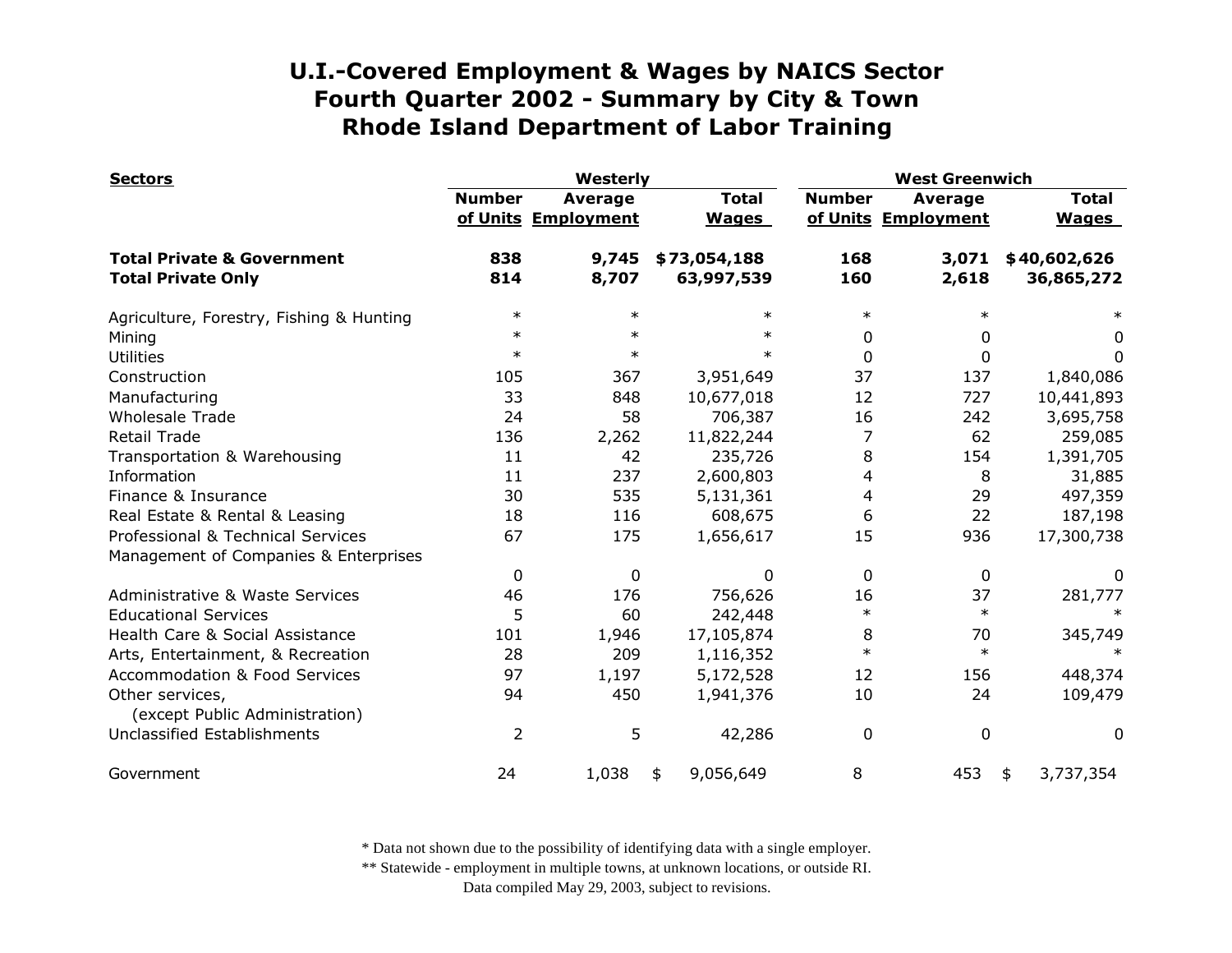| <b>Sectors</b>                                                     | <b>West Warwick</b> |                                       |                              | Woonsocket    |                                       |                              |
|--------------------------------------------------------------------|---------------------|---------------------------------------|------------------------------|---------------|---------------------------------------|------------------------------|
|                                                                    | <b>Number</b>       | <b>Average</b><br>of Units Employment | <b>Total</b><br><b>Wages</b> | <b>Number</b> | <b>Average</b><br>of Units Employment | <b>Total</b><br><b>Wages</b> |
| <b>Total Private &amp; Government</b><br><b>Total Private Only</b> | 641<br>625          | 8,971<br>7,917                        | \$79,583,563<br>67,244,873   | 862<br>844    | 14,963<br>\$<br>13,288                | \$124,910,436<br>107,100,745 |
|                                                                    |                     |                                       |                              |               |                                       |                              |
| Agriculture, Forestry, Fishing & Hunting                           | $\ast$              | $\ast$                                | $\ast$                       | 0             | 0                                     | 0                            |
| Mining                                                             | $\ast$              | $\ast$                                | $\ast$                       | 0             | 0                                     | 0                            |
| <b>Utilities</b>                                                   | $\mathbf{0}$        | $\mathbf{0}$                          | 0                            | $\Omega$      | 0                                     | 0                            |
| Construction                                                       | 84                  | 302                                   | 2,462,096                    | 64            | 284                                   | 2,447,859                    |
| Manufacturing                                                      | 46                  | 1,939                                 | 20,143,921                   | 86            | 1,821                                 | 16,469,077                   |
| <b>Wholesale Trade</b>                                             | 37                  | 321                                   | 3,030,023                    | 60            | 371                                   | 3,897,458                    |
| Retail Trade                                                       | 105                 | 1,355                                 | 9,974,340                    | 130           | 2,123                                 | 12,201,870                   |
| Transportation & Warehousing                                       | 12                  | 403                                   | 3,739,352                    | 13            | 766                                   | 5,517,926                    |
| Information                                                        | 7                   | 576                                   | 6,083,619                    | 5             | 52                                    | 465,703                      |
| Finance & Insurance                                                | 20                  | 436                                   | 5,607,498                    | 31            | 249                                   | 2,790,311                    |
| Real Estate & Rental & Leasing                                     | 19                  | 64                                    | 377,625                      | 33            | 276                                   | 2,468,219                    |
| Professional & Technical Services                                  | 37                  | 168                                   | 2,561,170                    | 69            | 219                                   | 2,645,960                    |
| Management of Companies & Enterprises                              |                     |                                       |                              |               |                                       |                              |
|                                                                    | $\ast$              | $\ast$                                | $\ast$                       | 5             | 1,571                                 | 23,782,594                   |
| Administrative & Waste Services                                    | 32                  | 165                                   | 954,718                      | 34            | 228                                   | 1,610,336                    |
| <b>Educational Services</b>                                        | 10                  | 72                                    | 340,103                      | 11            | 359                                   | 2,491,898                    |
| Health Care & Social Assistance                                    | 49                  | 732                                   | 6,209,762                    | 101           | 3,204                                 | 24,570,212                   |
| Arts, Entertainment, & Recreation                                  | 11                  | 54                                    | 250,550                      | 9             | 91                                    | 376,726                      |
| Accommodation & Food Services                                      | 65                  | 924                                   | 2,748,925                    | 97            | 1,109                                 | 3,057,127                    |
| Other services,<br>(except Public Administration)                  | 88                  | 402                                   | 2,103,176                    | 96            | 565                                   | 2,307,469                    |
| Unclassified Establishments                                        | $\mathbf{0}$        | $\mathbf 0$                           | 0                            | $\mathbf 0$   | 0                                     | 0                            |
| Government                                                         | 16                  | 1,053                                 | 12,338,690<br>\$             | 18            | 1,674                                 | 17,809,691<br>\$             |

\* Data not shown due to the possibility of identifying data with a single employer.

\*\* Statewide - employment in multiple towns, at unknown locations, or outside RI.